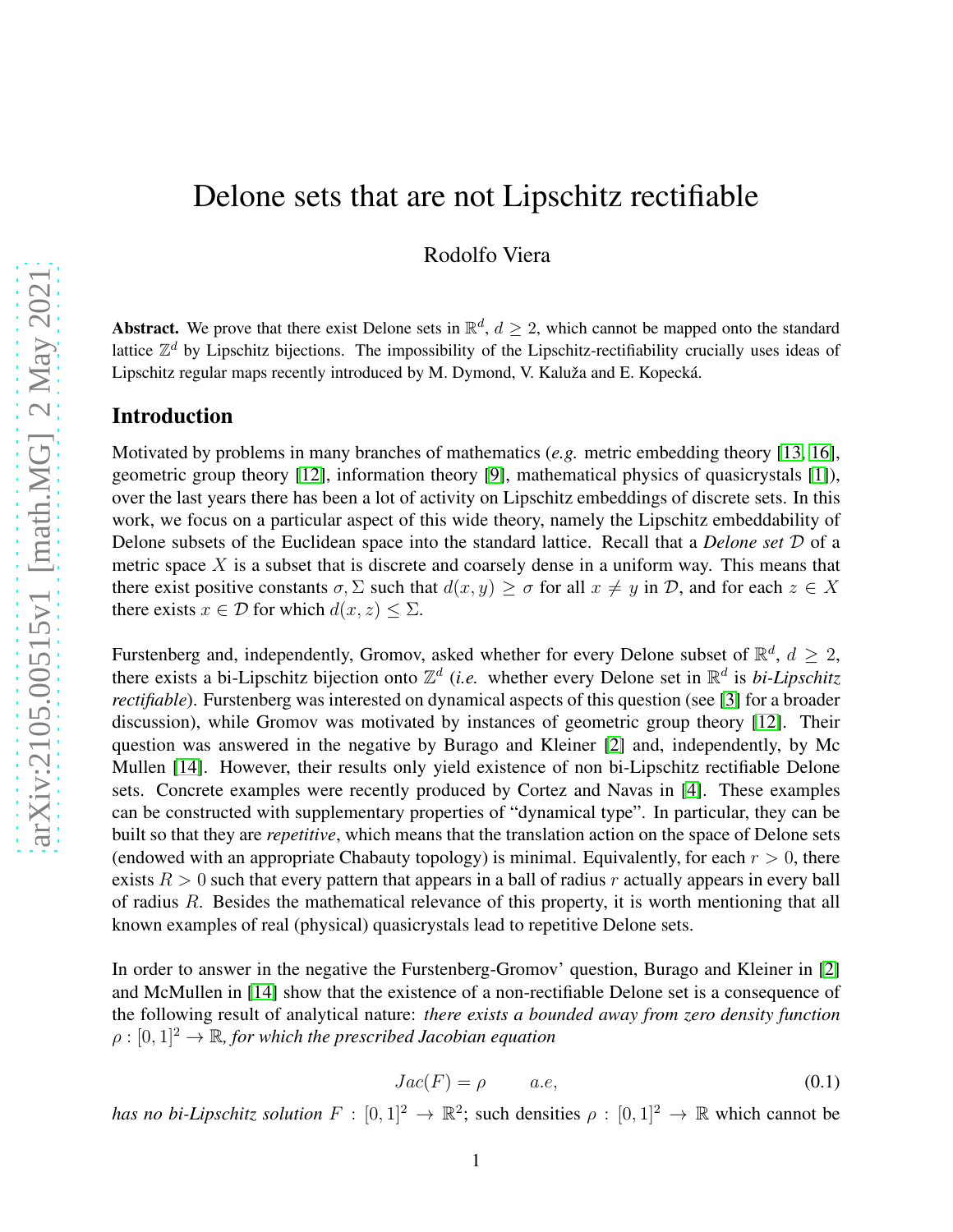realizable as the Jacobian of a bi-Lipschitz map are called *non-bi-Lipschitz-realizable*. For more details on the prescribed Jacobian equation, we refer for instance to [\[5,](#page-15-8) [15,](#page-15-9) [17\]](#page-16-1). We point out that "almost all" positive functions  $\rho \in L^{\infty}$  can be used to construct non-rectifiable Delone sets, as was shown in [\[19\]](#page-16-2).

Motivated by a fundamental problem in discrete geometry and information theory (see [\[9\]](#page-15-2) and the references therein), Dymond, Kaluža and Kopecká recently adapted the Burago-Kleiner / Mc Mullen techniques to answer in the negative a question raised by Feige in [\[13\]](#page-15-0). More precisely, in [\[8\]](#page-15-10), they proved the following remarkable fact:

*Given*  $d \geq 2$ *, there is no constant* L such that, for all n, every subset of  $n^d$  points of  $\mathbb{Z}^d$  can be *bijectively mapped into* {1, . . . , n} <sup>d</sup> *by an* L*-Lipschitz map*.

Their proof relies strongly on the existence of a positive continuous function  $\rho : [0, 1]^d \to \mathbb{R}$ , with  $d \geq 2$ , for which the generalized "push-forward equation"

<span id="page-1-0"></span>
$$
F_{\#}(\rho \lambda) = \lambda|_{F([0,1]^d)},\tag{0.2}
$$

has no Lipschitz regular solution  $F : [0,1]^d \to \mathbb{R}^d$ , where  $\lambda$  is the Lebesgue measure (for a definition of Lipschitz Regular maps, see Section 2); observe that equation [\(0.2\)](#page-1-0) coincides with [\(0.1\)](#page-0-0) whenever  $F$  is bi-Lipschitz.

The aim of this work is to prove (following [\[2\]](#page-15-5) and [\[8\]](#page-15-10)) that if we deal with Lipschitz bijections, then there still exist Delone sets that fail to be Lipschitz rectifiable.

Main Theorem. *For each*  $d \geq 2$ , there exist Delone subsets of  $\mathbb{R}^d$  that admit no Lipschitz bijection with  $\mathbb{Z}^d$ .

Since non-rectifiable Delone sets do exist, it would be interesting to know explicit examples of Delone sets that are Lipschitz rectifiable without being bi-Lipschitz rectifiable.

Some words on notation. Throughout this work we will denote by  $|| \cdot ||_{\infty} = || \cdot ||$  the supremumnorm in  $\mathbb{R}^d$ , and we denote by  $B(x, r)$  the open ball with center  $x \in \mathbb{R}^d$  and radius  $r > 0$  with this norm. Given  $\varepsilon > 0$  and a bounded set  $A \subset \mathbb{R}^d$ , let  $B(A, \varepsilon)$  be the  $\varepsilon$ -neighbourhood of A. The set  $C(I^d, \mathbb{R})$  will denote the space of real-valued continuous functions defined on the unit square  $I^d := [0, 1]^d$ , with the supremum-norm  $||f||_{\infty} := \max\{|f(x)| : x \in I^d\}$ . In addition, let  $C_0(I^d, \mathbb{R})$ be the set of functions in  $C(I^d, \mathbb{R})$  with compact support.

Given two metric spaces  $(X, d_1)$  and  $(Y, d_2)$ , a function  $f : X \to Y$  is said to be *Lipschitz*, if there exists  $L > 0$  such that for every  $x, y \in X$ 

$$
d_2(f(x), f(y)) \le Ld_1(x, y).
$$

Moreover, f is called *bi-Lipschitz* if there is  $L \geq 1$  such that for every  $x, y \in X$ 

$$
\frac{1}{L}d_1(x,y) \le d_2(f(x), f(y)) \le Ld_1(x,y).
$$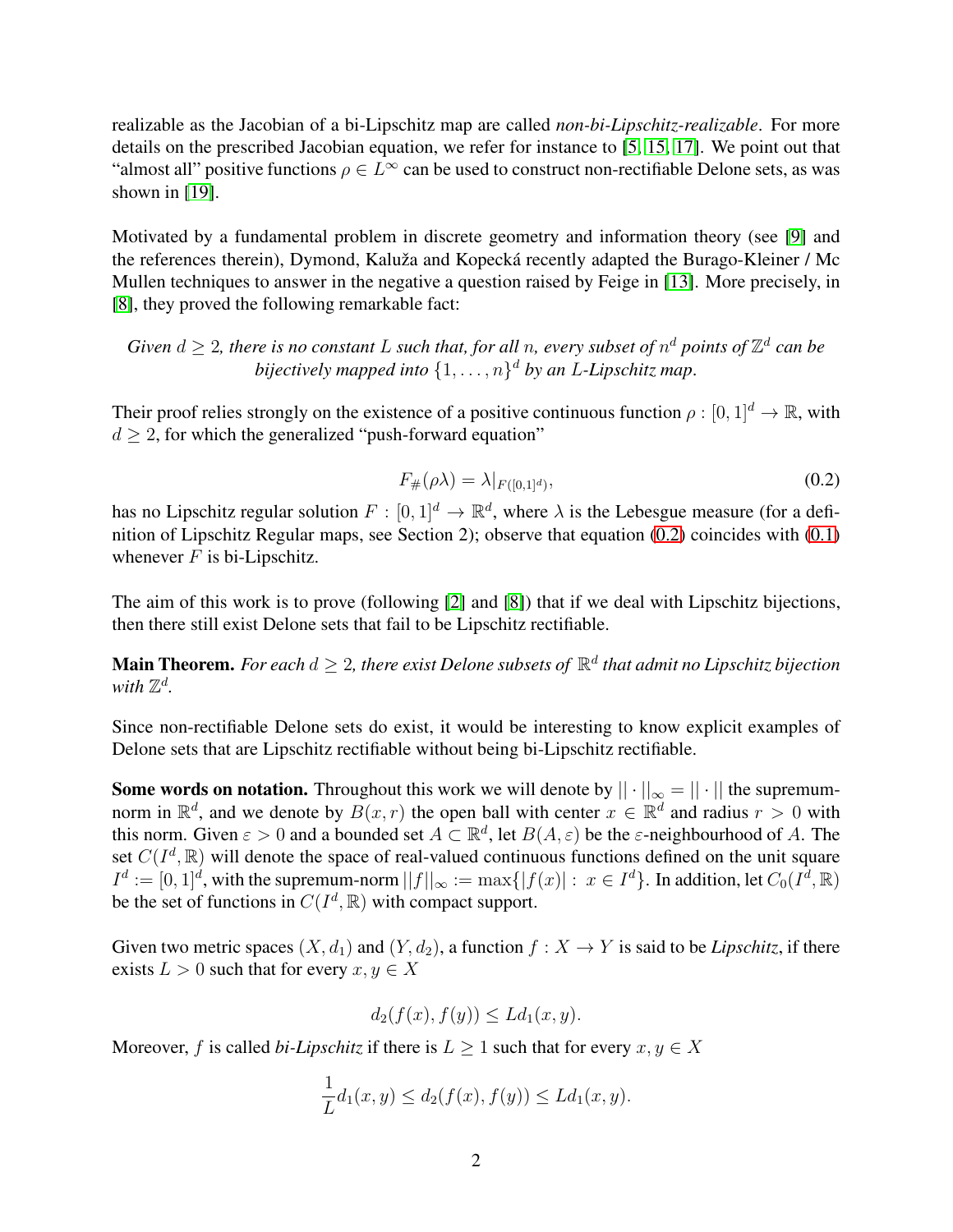Given a differentiable map  $f: U \subset \mathbb{R}^d \to \mathbb{R}^d$ , the (determinant) *Jacobian of* f is denoted by  $Jac(f) := det(Df)$ . Recall that by a classical theorem due to Rademacher (see Theorem 3.1.6) in [\[10\]](#page-15-11)), every Lipschitz map  $f: U \subset \mathbb{R}^d \to \mathbb{R}^n$  is differentiable almost everywhere. Thus, the expression " $Jac(f)$  *a.e*" make sense for Lipschitz maps from  $\mathbb{R}^d$  to itself.

Given an integrable function  $\rho: I^d \to [0, +\infty)$ , let  $\rho \lambda$  be the measure defined by

$$
\rho\lambda(A) := \int_A \rho\lambda, \quad \text{ for every measurable set } A \subset I^d
$$

For a measurable map  $F: A \to \mathbb{R}^d$  and a measure  $\mu$  in A, consider the *pushforward measure*  $F_{\#}\mu$ given by

$$
F_{\#}\mu(B) := \mu(F^{-1}(B)) \quad \text{ for every measurable set } B \subset F(I^d).
$$

We say that a Delone set  $\mathcal{D} \subset \mathbb{Z}^2$  satisfy the  $2\mathbb{Z}^2$ -property if  $2\mathbb{Z} \times \mathbb{Z}$  and  $\mathbb{Z} \times 2\mathbb{Z}$  are subsets of D. Finally, we say that a subset R of an integer square  $T = ([i, i + k] \times [j, j + k]) \cap \mathbb{Z}^2$ , where *i*, *j*, *k* ∈  $\mathbb{Z}$ , satisfies the 2 $\mathbb{Z}^2$ -property, if  $T \cap (2\mathbb{Z} \times \mathbb{Z})$  and  $T \cap (\mathbb{Z} \times 2\mathbb{Z})$  are contained in R.

Sketch of the proof. Our proof crucially follows the construction proposed in [\[2\]](#page-15-5), [\[8\]](#page-15-10) and [\[7\]](#page-15-12), with some mild though crucial changes along the way. Our strategy is described in the following five steps:

- 1.- Let  $\rho: I^2 \to \mathbb{R}$  be a positive continuous function such that  $8/9 \le \min \rho < \max \rho \le 1$ . As in [\[2\]](#page-15-5), consider a Delone subset  $\mathcal{D}_{\rho}$  of  $\mathbb{Z}^2$  emulating the behaviour of  $\rho$  at bigger and bigger scales (see Section 1 for a precise construction).
- 2.- If there is a Lipschitz bijection  $f : \mathcal{D}_\rho \to \mathbb{Z}^2$ , then f must be "regular", which means that the preimage of a ball B under this map cannot contain a  $2 \cdot$  radius(B)-separated set with more than a certain prescribed number of elements (see Definition [2.1](#page-4-0) and Proposition [2.2](#page-4-1) below).
- 3.- By renormalizing  $\mathcal{D}_{\rho}$  and by passing to the limit the above Lipschitz bijection, we obtain a Lipschitz limit map  $F: I^2 \to \mathbb{R}^2$  defined on the unit square, which can be also showed to be regular.
- 4.- By one of the main results in [\[8\]](#page-15-10), there is an open subset of  $\mathbb{R}^2$  whose preimage under F is made up of finitely many disjoint open sets restricted to which the limit map is bi-Lipschitz; moreover, the number of these sets is uniformly controlled.
- 5.- Finally, we show that there is a closed ball  $\mathcal{Q} \subset F(I^2)$  such that F satisfies the equation

$$
F_{\#}(\rho \lambda)|_{\mathcal{Q}} = \lambda|_{\mathcal{Q}}.\tag{0.3}
$$

The proof of that  $F$  satisfies equation (0.3) is made by mean of a control of the loss of mass in  $Q$  under the renormalization. More precisely, we prove that the escape of mass in  $Q$  occurs always close to its boundary.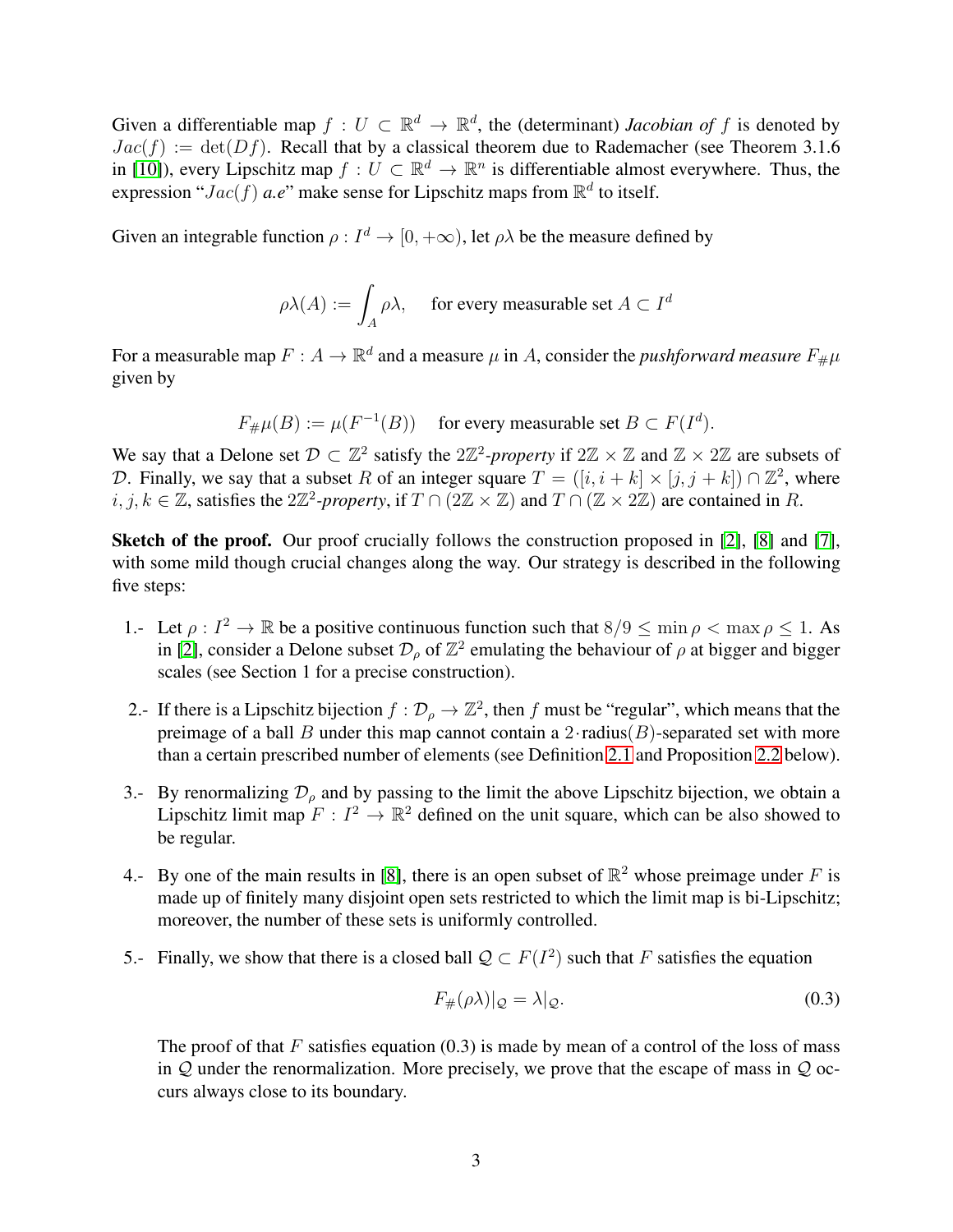Therefore, if we choose a density map  $\rho$  for which there is no a closed ball Q such that (0.3) has Lipschitz regular solutions, we obtain a Delone set  $\mathcal{D}_{\rho}$  which can not be Lipschitz rectifiable. This function  $\rho$  must exist as a consequence of Proposition 3.1 (see Theorem 4.1) in [\[8\]](#page-15-10)).

The preceding steps can be summarized as follows: every bijection  $f : \mathcal{D}_{\rho} \to \mathbb{Z}^2$  having certain regularity (e.g, Lipschitz, bi-Lipschitz) induces certain type of regularity over the continuous density  $\rho$ . Thus, the desired bad-behaved Delone set  $\mathcal{D}_{\rho}$  can be found by choosing  $\rho$  lying outside of this regularity class.

### 1 Constructing a Delone set from an anomalous density.

In this section we explain how to produce a Delone set from a bounded away from zero density, as in [\[2\]](#page-15-5) and [\[8\]](#page-15-10) (see also [\[7\]](#page-15-12)). To simplify computations, notations and figures, we will restrict ourself to the 2-dimensional case; the higher dimensional case follows analogously.

For our purposes, we will consider a continuous density  $\rho: I^2 \to \mathbb{R}$  such that  $8/9 \le \min \rho <$  $\max \rho \leq 1$ . Let  $(l_n)_{n \in \mathbb{N}}$  and  $(m_n)_{n \in \mathbb{N}}$  be two sequence of positive integers, where  $l_n$  is a multiple of  $m_n$  and such that  $l_n, m_n \longrightarrow +\infty$  and  $l_n/m_n \longrightarrow +\infty$ . Let  $(S_n)_{n\in\mathbb{N}}$  be a sequence of disjoint squares with sides parallel to the coordinate axis, vertices having integer coordinates and with side-length equal to  $l_n$ . For each  $n \in \mathbb{N}$ , let  $(T_{n,i})_{i=1}^{m_n^2}$  be a subdivision of  $S_n$  by  $m_n^2$  squares with sides parallels to the coordinate axis and side-length equal to  $l_n/m_n$  (see Figure 1). Finally, let  $\phi_n : S_n \to I^2$  be an affine linear map sending the square  $S_n$  onto the unit square  $I^2$ .



*Figure 1: The squares*  $S_n$  *and*  $S_{n+1}$ *, and a square*  $T_{n,i}$ *.* 

We build a Delone set  $\mathcal{D}_{\rho} \subset \mathbb{Z}^2$  which "emulates" the behaviour of  $\rho$  as follows: in each square  $T_{n,i}$ we put  $\left[\int_{T_{n,i}} \rho \circ \phi_n d\lambda\right]$  points with integer coordinates in such a way that each  $T_{n,i}$  satisfies the  $2\mathbb{Z}^2$ -property (see Figure 2); notice that this is possible since  $8/9 \le \min \rho < \max \rho \le 1$ . Outside of  $\cup_{n\in\mathbb{N}}S_n$ , put one point in each integer coordinate. This construction provides a set  $\mathcal{D}_\rho\subset\mathbb{Z}^2$ which is actually a Delone set satisfying the  $2\mathbb{Z}^2$ -property since  $8/9 \le \min \rho < \max \rho \le 1$ .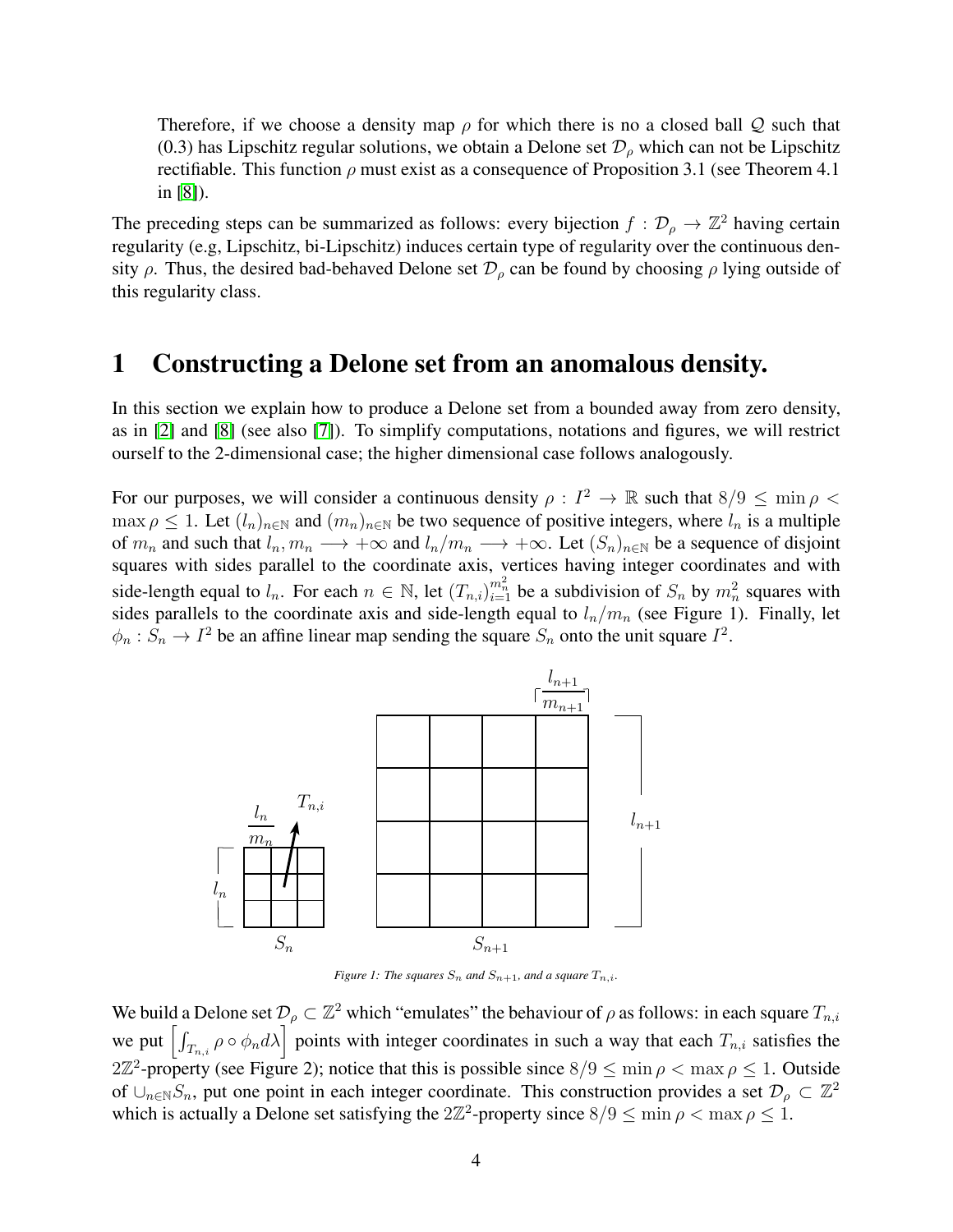

*Figure 2: A possible configuration of*  $\mathcal{D}_{\rho} \cap T_{n,i}$ *.* 

# 2 Rescaling up to the limit and Lipschitz regularity

In this section we show, after renormalization and passing to the limit, that a Lipschitz bijection  $f: \mathcal{D}_\rho \to \mathbb{Z}^2$  induces a Lipschitz regular map from the unit square. We start this section with some basic background and recent results on Lipschitz regular maps. For additional information about these mappings, we refer to the reader to [\[6\]](#page-15-13).

<span id="page-4-0"></span>**Definition 2.1.** Let X and Y be two metric spaces. We say that a Lipschitz map  $f: X \rightarrow Y$  is *Lipschitz regular if there is a constant*  $C \in \mathbb{N}$  *such that for every ball*  $B \subset Y$  *of radius*  $r > 0$ *, the set* f −1 (B) *can be covered by at most* C *balls of radii* Cr*. The smallest such* C *(that works for every*  $r > 0$ *) is called the regularity constant of f, and is denoted by*  $Req(f)$ *.* 

A useful equivalent interpretation of this definition is provided by the next lemma. (The proof is straightforward and is left to the reader.)

<span id="page-4-1"></span>**Lemma 2.2.** A Lipschitz map  $f : X \to Y$  is Lipschitz regular if and only if there is a constant  $C \in \mathbb{N}$  such that for every ball  $B \subset Y$  of radius  $r > 0$ , the set  $f^{-1}(B)$  does not contain a  $Cr$ *separated set with more than* C *elements. If this is the case, then*  $Req(f) \leq C$ *. Conversely, if f is Lipschitz regular, then*  $C$  *can be taken as being equal to*  $2Reg(f)$ *.* 

One of the main results of [\[8\]](#page-15-10) (namely, Theorem 2.10 therein) is that every Lipschitz regular map defined on a bounded region of  $\mathbb{R}^d$  can be "densely decomposed" into bi-Lipschitz pieces, as stated below.

<span id="page-4-2"></span>**Theorem 2.3.** Let  $U \subset \mathbb{R}^d$  be a nonempty open set. If  $f : \overline{U} \to \mathbb{R}^d$  is a Lipschitz regular map, then there exist pairwise disjoint open sets  $(A_n)_{n\in\mathbb N}$  in  $U$  such that  $\bigcup_{n\in\mathbb N}A_n$  is dense in  $\overline U$  and, for *each*  $n \in \mathbb{N}$ , the map  $f|_{A_n}$  is bi-Lipschitz with lower bi-Lipschitz constant  $b = b$  ( $Reg(f)$ ).

As a consequence of Theorem [2.3,](#page-4-2) it is showed in [\[8\]](#page-15-10) that the image by a Lipschitz regular map contains an open set whose preimage is made of a controlled number of open subsets where the map is bi-Lipschitz, with lower bi-Lipschitz constant depending only on the regularity constant. This is stated below, and corresponds to Proposition 2.15 in [\[8\]](#page-15-10).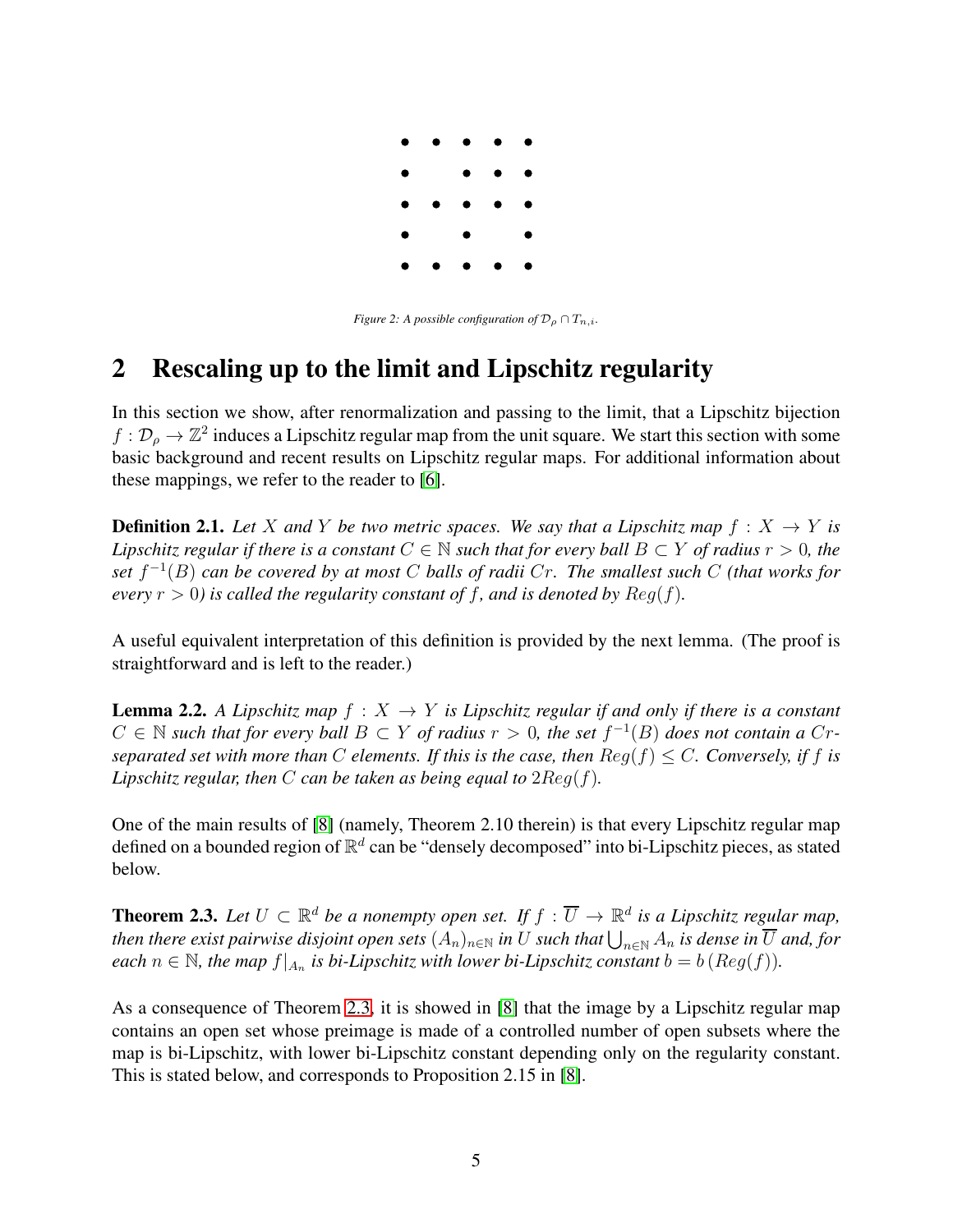<span id="page-5-1"></span>**Proposition 2.4.** Let  $U \subset \mathbb{R}^d$  be a nonempty open set. If  $f : \overline{U} \to \mathbb{R}^d$  is a Lipschitz regular map, *then there exist a nonempty open set*  $T \subset f(\overline{U})$ *, an integer*  $N \in \{1, ..., Reg(f)\}$ *, and pairwise*  $disjoint$  open sets  $W_1, \ldots W_N \subset \overline{U}$ , such that  $f^{-1}(T) = \bigcup$ N  $\frac{i=1}{i}$  $W_i$  and, for each  $1 \leq i \leq N$ , the map  $f|_{W_i}: W_i \to T$  is a bi-Lipschitz homeomorphism, with lower bi-Lipschitz constant  $b = b(Reg(f))$ . *Actually, one may take*  $b = \frac{1}{2Reg}$  $\frac{1}{2Reg(f)^2}$ .

The following result deals with maps defined on discrete sets of points. It asserts that every Lipschitz bijection defined from a Delone set that satisfies the  $2\mathbb{Z}^2$ -property onto the integer lattice must be Lipschitz regular. Actually, as we will see along the proof, the  $2\mathbb{Z}^2$ -property may be replaced by any other property ensuring that densities of points in large balls are everywhere bounded from below (away from zero). Given  $x \in \mathbb{R}^2$ ,  $r > 0$  and a subset  $\mathcal L$  of  $\mathbb{R}^2$ , we will denote the set  $B(x, r) \cap \mathcal{L}$  by  $B_{\mathcal{L}}(x, r)$ .

**Proposition 2.5.** Let  $\mathcal{D} \subset \mathbb{Z}^2$  be a Delone set satisfying the  $2\mathbb{Z}^2$ -property. If  $f: \mathcal{D} \to \mathbb{Z}^2$  is an L-Lipschitz bijection, then f is Lipschitz regular, with  $Reg(f) \leq C (L + 1)^2$  for some universal *constant*  $C > 0$ *.* 

*Proof.* Let  $y \in \mathbb{Z}^2$  and  $r > 0$ . Consider  $\Gamma \subset f^{-1}(B(y, r))$  a maximal 2r-separated set, and write  $\Gamma = \{x_1, \dots x_{|\Gamma|}\}\.$  Then, by the L-Lipschitz condition we have that

$$
f\left(\bigcup_{i=1}^{|\Gamma|} B_{\mathcal{D}}(x_i,r)\right) \subset B_{\mathbb{Z}^2}(y,r+rL).
$$

Observe that, for  $i = 1, ..., |\Gamma|$ , the open balls  $B(x_i, r)$  are pairwise disjoint. Since f is a bijection we obtain that, for a certain constant  $C_1 \geq 1$ ,

<span id="page-5-0"></span>
$$
\sum_{i=1}^{|\Gamma|} |B_{\mathcal{D}}(x_i, r)| = \left| f\left(\bigcup_{i=1}^{|\Gamma|} B_{\mathcal{D}}(x_i, r)\right) \right| \le |B_{\mathbb{Z}^2}(y, r + rL)| \le C_1 r^2 (L+1)^2. \tag{2.1}
$$

Now, by the  $2\mathbb{Z}^2$ -property, the cardinality  $|B_{\mathcal{D}}(x_i, r)|$  is at least  $C_2r^2$  for another universal constant  $C_2 > 0$ . (The value of  $C_2$  can be taken as  $8/9 - \varepsilon$  provided r is large enough.) Thus, by [\(2.1\)](#page-5-0),

$$
C_2 r^2 |\Gamma| \le C_1 r^2 (L+1)^2.
$$

We hence conclude that  $|\Gamma| \leq C_1(L+1)^2/C_2$ . Therefore, by Lemma [2.2,](#page-4-1) f is Lipschitz regular with regularity constant at most  $C_1(L+1)^2/C_2$ . with regularity constant at most  $C_1(L+1)^2/C_2$ .

From now on, let  $\mathcal{P}_n := \mathcal{D}_{\rho} \cap S_n$ , where  $\mathcal{D}_{\rho}$  and  $(S_n)_{n \in \mathbb{N}}$  are the Delone set and the sequence of squares given in §1, respectively. Let  $\phi_n : \mathbb{R}^2 \to \mathbb{R}^2$  be the homothety that maps the square  $S_n$ onto  $I^2$ . In addition, define  $\mathcal{R}_n := \phi_n(\mathcal{P}_n)$ .

Assume there is an *L*-Lipschitz bijection  $f : \mathcal{D}_\rho \to \mathbb{Z}^2$ . As in [\[2\]](#page-15-5) and [\[8\]](#page-15-10), we proceed to normalize f to each square  $P_n$ , that is, to consider the map  $f_n : \mathcal{R}_n \to \frac{1}{l_n} \mathbb{Z}^2$  defined by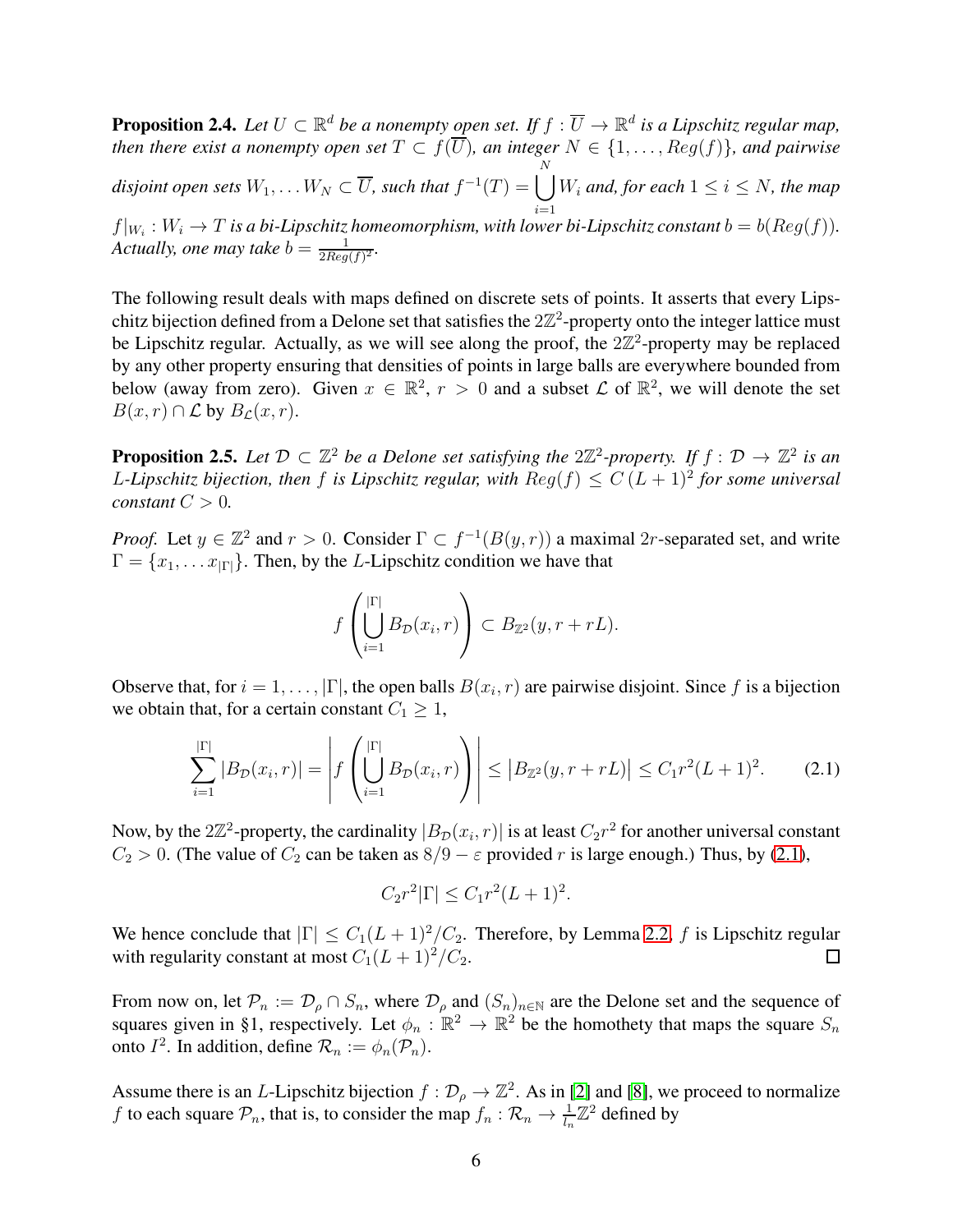<span id="page-6-1"></span>
$$
f_n(x) := \frac{1}{l_n} (f \circ \phi_n^{-1}(x) - f \circ \phi_n^{-1}(\tilde{x}_n)),
$$
\n(2.2)

where  $\tilde{x}_n \in \mathcal{R}_n$  is some base point. Notice that  $Lip(f_n) \leq L$  for all  $n \geq 1$ . By Kirszbraun's extension theorem<sup>[1](#page-6-0)</sup> (see, for instance, Theorem 2.10.43 in [\[10\]](#page-15-11)), each function  $f_n$  can be extended to an L-Lipschitz map

<span id="page-6-2"></span>
$$
\hat{f}_n: I^2 \to \mathbb{R}^2. \tag{2.3}
$$

By the Arzelá-Ascoli's theorem, there exists a subsequence  $(\hat{f}_{n_k})_{k \in \mathbb{N}}$  of  $(\hat{f}_n)_{n \geq 1}$ , converging to an *L*-Lipschitz map  $F: I^2 \to \mathbb{R}^2$ ; from now on, the subsequence  $(\hat{f}_{n_k})_{k\geq 1}$  will be just denoted  $(\hat{f}_n)_{n\geq 1}$ . As we next show, the Lipschitz regularity is inherited from f to F.

**Proposition 2.6.** The map  $F: I^2 \to \mathbb{R}^2$  built above is Lipschitz regular, with  $Reg(F) \leq 42 Reg(f)$ .

*Proof.* Let  $y \in F(I^2)$  and  $r > 0$ . Consider a maximal r-separated set  $\Gamma = \{x_1, \ldots, x_{|\Gamma|}\}$  contained in  $F^{-1}(B(y, r))$ . Given

$$
0 < \varepsilon < \min \left\{ \frac{(\sqrt{2 + \sqrt{2}} - 1) r}{\sqrt{2 + \sqrt{2}}}, dist(\Gamma, \partial F^{-1}(B(y, r))) \right\},\,
$$

by the convergence of  $\hat{f}_n$  to F, there is a positive integer  $n_0 = n_0(\varepsilon)$  such that, for every  $n \ge n_0$ , there exist  $p_1, \ldots, p_{|\Gamma|} \in \mathcal{R}_n$  for which the following hold:

- for every  $i = 1, ..., |\Gamma|$ , we have that  $||p_i x_i|| < \varepsilon/2$ ,
- the set  $\Gamma_n := \{p_1, \ldots, p_{|\Gamma|}\}\$ is contained in  $F^{-1}(B(y, r))$  and,

• 
$$
f_n(\Gamma_n) \subset B(y,r)
$$
.

Observe that  $\Gamma_n$  is  $(r - \varepsilon)$ -separated, since  $\Gamma$  is *r*-separated.

We will delete some points in  $\Gamma_n$  in an appropriate way in order to obtain a set  $\Gamma'_n \subset f_n^{-1}(B(y,r))$ that is r-separated and such that  $|\Gamma'_n| \geq |\Gamma|/21$ . By Lemma [2.2,](#page-4-1) this will imply that

$$
|\Gamma| \le 21 |\Gamma_n'| \le 42 \text{ Reg}(f),
$$

hence F is Lipschitz-regular with  $Reg(F) \leq 42 Reg(f)$ .

To build the set  $\Gamma'_n$ , we consider the angle

$$
\alpha = \arccos\left(\frac{(r)^2 + (r - \varepsilon)^2 - (r - \varepsilon)^2}{2(r)(r - \varepsilon)}\right) = \arccos\left(\frac{r}{2(r - \varepsilon)}\right) \ge \arccos\left(\frac{\sqrt{2 + \sqrt{2}}}{2}\right) = \frac{\pi}{8},
$$

<span id="page-6-0"></span><sup>&</sup>lt;sup>1</sup> Actually, we do not really need to keep the same Lipschitz constant  $L$  for the extension map, but just another (larger) constant that depends only on L, and a weaker form of Kirszbraum's theorem proving this is much easier to establish.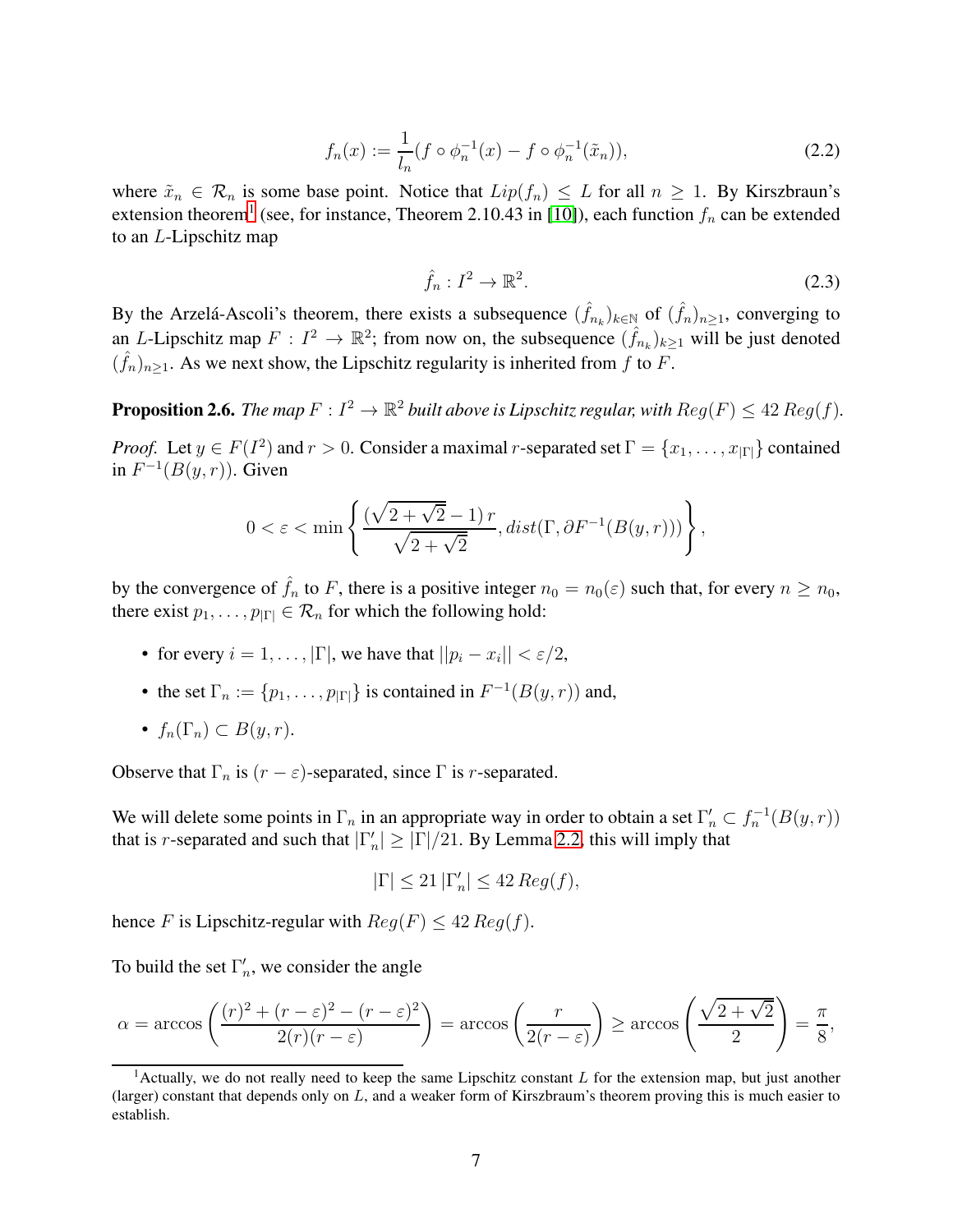where the inequality follows from the condition

$$
\varepsilon < \frac{\left(\sqrt{2+\sqrt{2}}-1\right) r}{\sqrt{2+\sqrt{2}}}.
$$

Moreover, if  $\varepsilon$  is sufficiently small, then  $\alpha < \pi/4$ ; this is the angle that appears in the picture below. In the area depicted in black, no pair of points in  $\Gamma_n$  is at distance >  $r - \varepsilon$ . The same happens in a similar region with angle  $\pi/8$ . Since 20 of these polygonal regions cover exactly the anular region between a square of radius  $r - \varepsilon$  and another of radius r (with the same center), we deduce -by the pigeonhole principle- that no more than 20 points in this anular region can be  $(r - \epsilon)$ -separated.



*Figure 3: In the black region there is no a pair of points in*  $\Gamma_n$  *at distance* >  $r - \varepsilon$ *.* 

Now, for each  $i \in \{1, ..., |\Gamma|\}$ , let  $\Gamma_n^i$  be the set of all points  $p \in \Gamma_n$  such that  $r - \varepsilon \le ||p_i - p|| \le r$ . We have shown that this set contains at most 20 points. We erase those corresponding to  $p_1$ , then those corresponding to the  $p_i$  with minimal index that survive after the first delection ( $i \ge 2$ ), and so on. At the end, we get the subset  $\Gamma'_n$  with the desired properties. so on. At the end, we get the subset  $\Gamma'_n$  with the desired properties.

## 3 Proof of the Main Theorem

In this section we are dedicated in the proof of the Main Theorem. Exploiting the bi-Lipschitz decomposition of Lipschitz regular maps recently introduced by Dymond, Kaluža and Kopecká in [\[8\]](#page-15-10), in this section we show that the Lipschitz-rectifiability of  $\mathcal{D}_{\rho}$  induces certain regularity over the positive continuous density  $\rho: I^2 \to \mathbb{R}$ . Thus, the existence of a non-Lipschitz-rectifiable Delone set  $\mathcal{D}_{\rho}$  will be a consequence of the existence of a continuous function  $\rho$  which does not belong to this regularity class.

Let  $(A_n)_{n\in\mathbb{N}}$  be a basis for the topology of the unit square  $I^2$ . As in [\[8\]](#page-15-10), let  $\mathcal{E}_{C,L,n}$  be the set of positive continuous functions  $\rho: I^2 \to \mathbb{R}$  for which the following holds: there are pairwise disjoint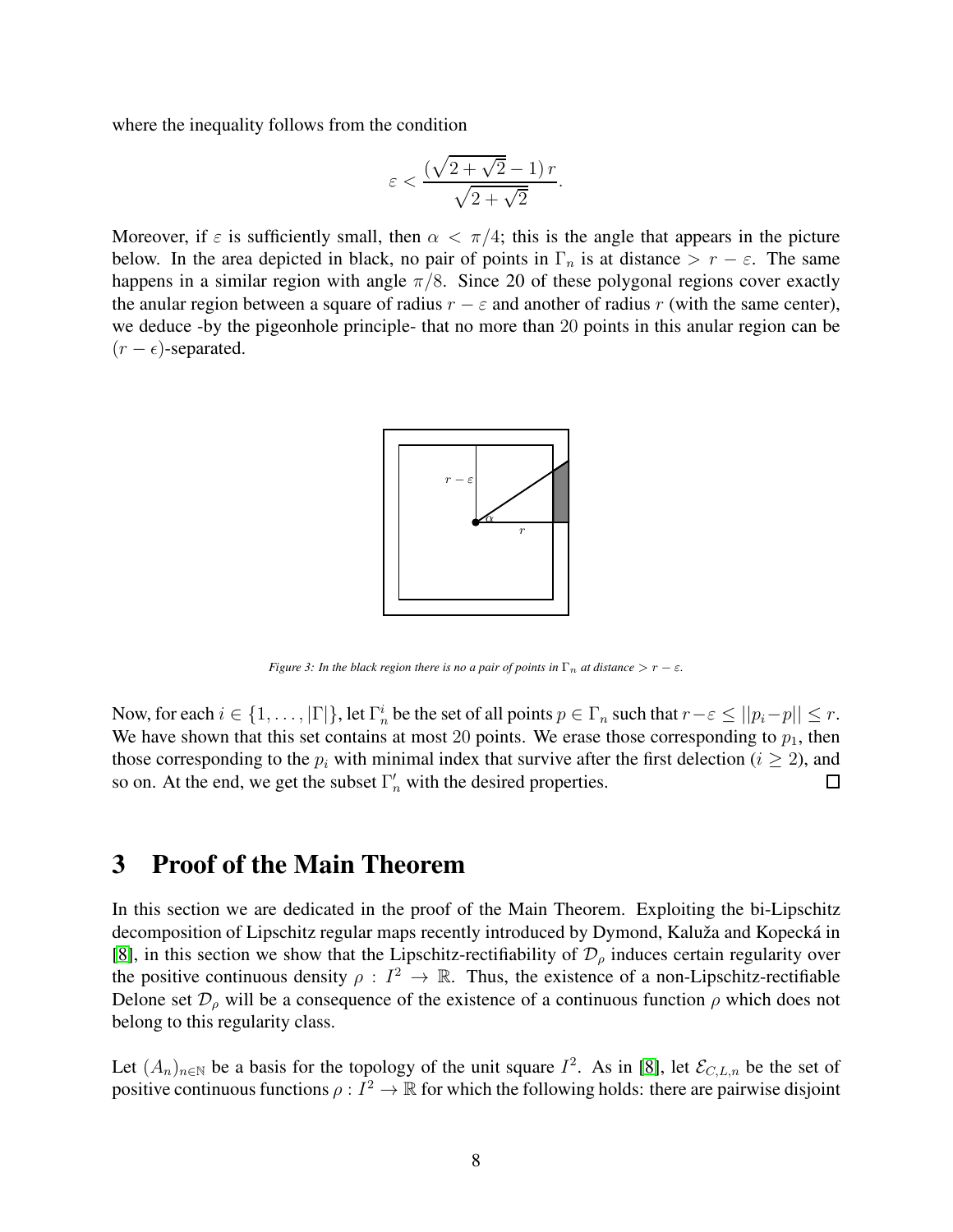open sets  $Y_1, \ldots, Y_N \subset I^2$ ,  $Y_1 = A_n$ , where  $1 \leq N \leq C$ , an open set  $V \subset \mathbb{R}^2$ , and a family of  $(b(C), L)$ -bi-Lipschitz homeomorphisms  $F_i: Y_i \to V$  such that

<span id="page-8-0"></span>
$$
\rho(y) = |Jac(F_1)(y)| - \sum_{i=2}^n \rho(F_i^{-1} \circ F_1)(y)|Jac(F_i^{-1} \circ F_1)(y)| \qquad \text{a.e in } Y_1.
$$
 (3.1)

In [\[8\]](#page-15-10) it is shown that "almost all" positive continuous functions have not a bi-Lipschitz decomposition as in [\(3.1\)](#page-8-0). This corresponds to Theorem 4.1 in [\[8\]](#page-15-10).

<span id="page-8-1"></span>**Proposition 3.1** (Dymond, Kaluža and Kopecká, 2018). *A generic positive function*  $\rho: I^2 \to \mathbb{R}$  $\partial$ *does not belong to*  $\bigcup_{C,L,n\in\mathbb{N}}\mathcal{E}_{C,L,n}$ .

From now on let  $\rho$  be a positive continuous function such that  $8/9 \leq \min \rho < \max \rho \leq 1$  as in Proposition [3.1](#page-8-1) and let  $\mathcal{D}_{\rho} \subset \mathbb{Z}^2$  be the corresponding Delone set constructed as in section §1. Assume that there is an *L*-Lipschitz bijection  $f : \mathcal{D}_{\rho} \to \mathbb{Z}^2$  and let  $F : I^2 \to \mathbb{R}^2$  be the (limit) Lipschitz regular map obtained as in §2. By Proposition [2.4](#page-5-1) there exist a non-empty open set  $W \subset F(I^2)$  and open disjoint subsets  $V_1, \ldots, V_N \subset I^2$ , where  $N \leq Reg(F)$ , such that  $\bigcup_{i=1}^{N} V_i = F^{-1}(W)$  and, for each  $i \leq i \leq N$ , the map  $F|_{V_i}: V_i \to W$  is bi-Lipschitz, with lower bi-Lipschitz constant  $b = \frac{1}{2Requ}$  $\frac{1}{2Reg(F)^2}$ . Thereupon, the Main Theorem is a consequence of the next proposition.

<span id="page-8-2"></span>**Proposition 3.2.** *For*  $\rho$ , F and W as in the previous paragraph, there exists a closed ball  $\mathcal{Q} \subset W$ *such that*

<span id="page-8-3"></span>
$$
F_{\#}(\rho \lambda)|_{\mathcal{Q}} = \lambda|_{\mathcal{Q}}.\tag{3.2}
$$

*Proof of Main Theorem from Proposition* [3.2.](#page-8-2) For every  $i = 1, ..., N$  write  $F_i := F|_{V_i}$  and let n be a natural number such that  $A_n \subset V_1 \cap F^{-1}(\mathcal{Q})$ ; besides, for each  $i = 2, ..., N$  denote by  $A_{i,n} := F^{-1}(F(A_n)) \cap V_i$  and  $A_{1,n} := A_n$ . From the equation [\(3.2\)](#page-8-3) we have that

$$
\sum_{i=1}^{N} \int_{A_{i,n}} \rho d\lambda = \lambda(F(A_n)).
$$

By a change of variable and the Euclidean Area formula for bi-Lipschitz maps, the previous equation can be rewritten as

$$
\int_{A_n} \sum_{i=1}^N \rho(F_i^{-1} \circ F_1) |Jac(F_i^{-1} \circ F_1)| d\lambda = \int_{A_n} |Jac(F_1)| d\lambda,
$$

which is equivalent to the equation

$$
\rho(y) = |Jac(F_1)(y)| - \sum_{i=2}^n \rho(F_i^{-1} \circ F_1)(y)|Jac(F_i^{-1} \circ F_1)(y)| \qquad \text{a.e in } A_n.
$$

Thus, we conclude that  $\rho \in \mathcal{E}_{C, L, n \in \mathbb{N}}$  for  $C = 1/2Reg(F)^2$ , which contradicts the choice of  $\rho$ . Therefore,  $\mathcal{D}_{\rho}$  cannot be mapped onto  $\mathbb{Z}^2$  by Lipschitz bijections, as announced.  $\Box$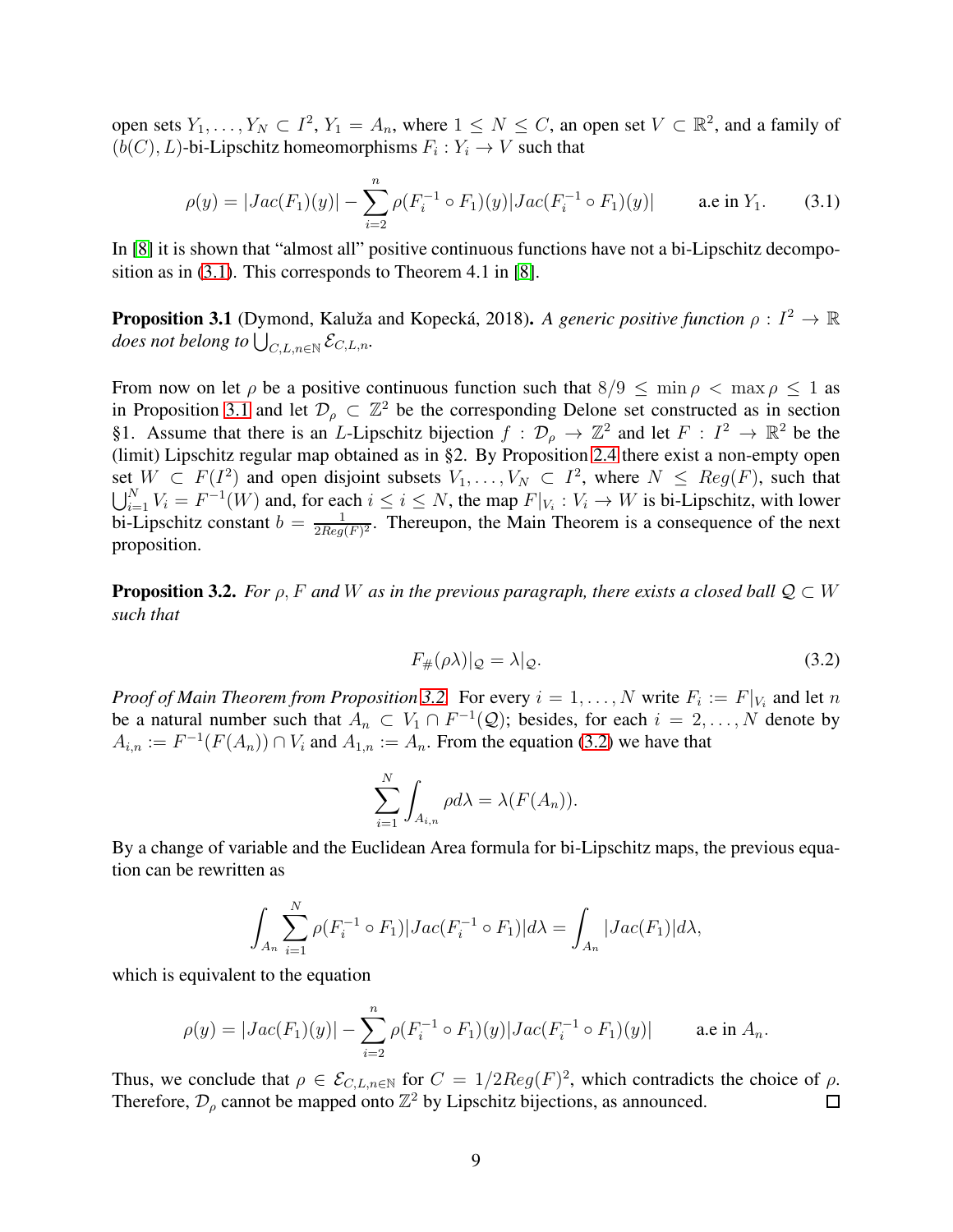#### 3.1 Mass-loss control under renormalization

In what follows we are concerned to prove Proposition [3.2,](#page-8-2) where we actually show that equation [\(3.2\)](#page-8-3) is satisfied locally in W. Let  $Q \subset W$  be a closed ball such that  $d(Q, \partial W) > 0$  and define  $\mathcal{H}_i := F^{-1}(\mathcal{Q}) \cap V_i$  (recall that we consider "balls" for the  $|| \cdot ||_{\infty}$ -norm in  $\mathbb{R}^2$ ) and  $\mathcal{H} := \cup_{i=1}^N \mathcal{H}_i$ ; in addition, choose  $\varepsilon > 0$  such that the closure of the  $\varepsilon$ -neighbourhood  $B(Q, \varepsilon)$  of Q is contained in W. We start by showing that from a large-enough  $n \in \mathbb{N}$  the points in  $\mathcal{R}_n$  lying to H are mapped under  $f_n$  into  $B(Q, \varepsilon)$ , and  $f_n^{-1}(Q \cap (1/l_n)\mathbb{Z}^2)$  is completely contained in the  $\varepsilon$ -neighbourhood of H (with  $f_n$  defined as in [\(2.2\)](#page-6-1)); nevertheless, it might exist some points in  $\mathcal{Q} \cap (1/l_n)\mathbb{Z}^2$  which have not a pre-image under  $f_n$ , producing loss of mass under the renormalization (see Figure 4). This is established in the Lemma 3.4 below.



Figure 4: The set  $H \cap R_n$  is mapped under  $f_n$  into  $B(Q,\varepsilon)$  and  $f_n^{-1}(Q \cap (1/l_n)\mathbb{Z}^2)$  is contained in the  $\varepsilon$ -neighbourhood of  $\mathcal{H}$ .

<span id="page-9-0"></span>**Lemma 3.3.**  $Given\ 0<\varepsilon<\min\{d(\mathcal{H},\partial F^{-1}(W));\min_{i there is a positive$ *integer*  $n_0 = n_0(\varepsilon)$  *such that for every*  $n \geq n_0$  *the following holds:* 

- *i*)  $f_n(\mathcal{H} \cap \mathcal{R}_n)$  *is contained in*  $B(\mathcal{Q}, \varepsilon)$ *;*
- *ii*)  $f_n^{-1}(Q \cap (1/l_n)\mathbb{Z}^2) \subset B(H,\varepsilon)$ *.*

*Proof.* Assume that i) does not hold. Then there must exist an increasing sequence of integers  $k_n$ and a sequence of points  $x_n \in \mathcal{H} \cap \mathcal{R}_{k_n}$  such that  $f_{k_n}(x_n)$  does not belong to  $B(\mathcal{Q}, \varepsilon)$ . From the compactness of H and after passing to a subsequence, we may assume that  $(x_n)_{n\geq 1}$  converges to a point  $x \in \mathcal{H}$ . By the uniform convergence of  $\hat{f}_n$  to F (recall that  $\hat{f}_n$  was defined in [\(2.3\)](#page-6-2)), we have that  $f_{k_n}(x_n) \longrightarrow F(x)$ . Since  $B(Q, \varepsilon)$  is an open set,  $F(x)$  cannot belong to  $B(Q, \varepsilon)$ . However, this contradicts the fact that  $\mathcal{H} \subset F^{-1}(B(\mathcal{Q},\varepsilon)).$ 

To prove ii) we proceed also by contradiction. Suppose that there exist an increasing sequence of positive integers  $(i_n)_{n \in \mathbb{N}}$  and a sequence of points  $(u_{i_n})_{n \in \mathbb{N}}$  such that for every  $n \ge 1$  we have that  $u_{i_n}$  belongs to  $f_{i_n}^{-1}$  $\mathcal{E}_{i_n}^{-1}(\mathcal{Q}\cap(1/l_{i_n})\mathbb{Z}^2)\setminus B(\mathcal{H},\varepsilon)$ . Observe that  $(u_{i_n})_{n\in\mathbb{N}}$  converges, up to a subsequence, to an element  $u \in I^2 \setminus B(H, \varepsilon)$ . On the other hand, by the compactness of Q and since  $\hat{f}_n$  converges uniformly to F, we have that  $f_{i_n}(u_{i_n})$  converges to  $F(u) \in \mathcal{Q}$ . However this would implies that  $u \in \mathcal{H}$ , which is impossible since  $u \in I^2 \setminus B(\mathcal{H}, \varepsilon)$ .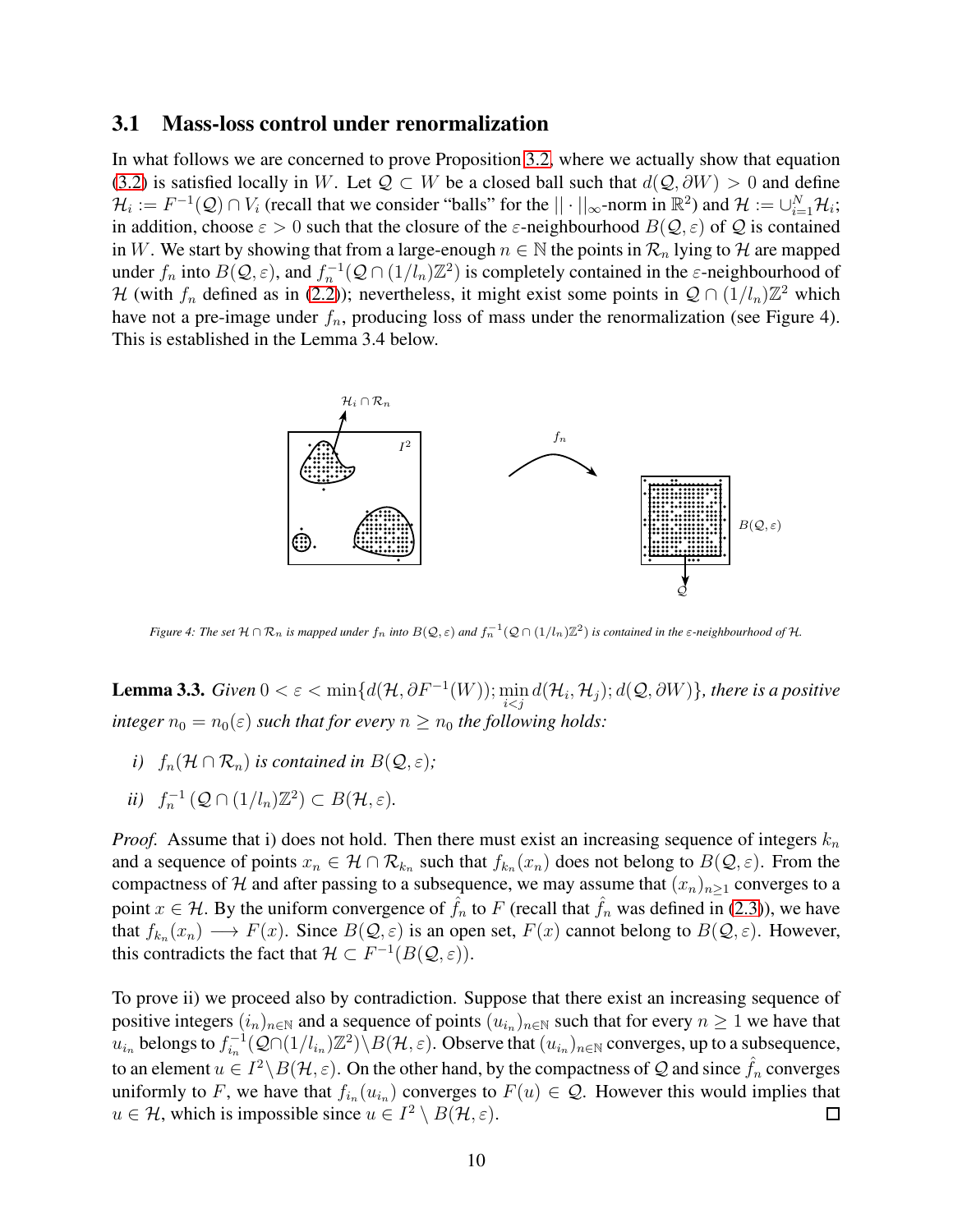Given a subset  $\mathcal{L} \subset \mathbb{R}^2$  we write  $\mathcal{L}^{(n)} := \phi_n^{-1}(\mathcal{L})$ , where  $\phi_n$  is the homothety sending  $S_n$  to  $I^2$ . Moreover given  $k \in \mathbb{N}$ , for each  $j \in \mathbb{N}$  let  $\mathcal{Q}_{k,j}$  be the set of points  $y \in B(\mathcal{Q}, 1/k)$  for which  $d(y, \partial B(Q, 1/k)) > jL/l_n$ ; notice that  $\mathcal{Q}_{k,j}$  can be empty for a sufficiently large positive integer j. Finally, let  $c_n$  be the center of the square  $S_n$ . The key result to prove Proposition [3.2](#page-8-2) is given by Lemma 3.4 below, which asserts that for sufficiently large positive integers  $k, n$ , there is a closed ball  $M_{k,n} \subset I^2$  centred at the origin such that  $f_n^{-1}(Q \cap (1/l_n)\mathbb{Z}^2) \cap M_{k,n}$  is mapped bijectively under  $f_n$  onto a closed ball contained in  $B(Q, 1/k) \cap (1/l_n) \mathbb{Z}^2$  with the same center as  $Q$ . The proof of Lemma 3.4 was inspired in the proof of Lemma 6 in [\[4\]](#page-15-7) and relies strongly on the geometry of  $\mathcal{D}_{\rho}$ , namely, on the 2 $\mathbb{Z}^2$ -property. Concretely, the Lemma 3.4 is a consequence of that points in the pre-image under f of a closed ball B contained in  $W^{(n)}$  which are distant to  $c_n$ , must be mapped by  $f$  "close" to the boundary of  $B$ .

<span id="page-10-0"></span>**Lemma 3.4.** *Given*  $k \in \mathbb{N}$  *such that*  $1 < 1/k < \min\left\{\frac{d(\mathcal{H}, \partial F^{-1}(W))}{2Reg(F)^2+1}\right\}$  $\frac{1}{2Reg(F)^2+1}, \min_{i < j} d(\mathcal{H}_i, \mathcal{H}_j), d(\mathcal{Q}, \partial W)$  $\mathcal{L}$ *, there exists*  $n_k \in \mathbb{N}$  *for which the following holds: for every*  $n \geq n_k$  *there are a closed ball*  $\mathcal{M}_{k,n}^{(n)}\subset S_n$  centered at  $c_n$ , and a closed ball  $\tilde{\mathcal{M}}_{k,n}^{(n)}\subset B(\mathcal{Q},1/k)^{(n)}$  with the same center than  $\mathcal{Q}^{(n)}$ , such that f maps  $\mathcal{M}_{k,n}^{(n)} \cap f^{-1}(B(\mathcal{Q}, 1/k)^{(n)})$  onto  $\tilde{\mathcal{M}}_{k,n}^{(n)}$  bijectively.

*Proof.* Let  $x_{k,0}^n$  be a point in  $f^{-1}(B(Q, 1/k)^{(n)})$  with the property that  $x_{k,0}^n$  is at maximal distance from  $c_n$ . We claim that the distance from  $f(x_{k,0}^n)$  to  $\partial B(Q, 1/k)^{(n)}$  must be less or equal than L; indeed, if  $d(f(x_{k,0}^n), \partial B(Q, 1/k)^{(n)}) > L$ , then  $B(f(x_{k,0}^n), L)$  is strictly contained in  $B(Q, 1/k)^{(n)}$ . On the other hand, the 2 $\mathbb{Z}^2$ -property implies that at least one of the points  $x_{k,0}^n \pm e_1, x_{k,0}^n \pm e_2, x_{k,0}^n \pm e_k$  $e_1 \pm e_2$  (where  $e_1 = (1,0)$  and  $e_2 = (0,1)$ ) belongs to  $\mathcal{D}_{\rho}$  and lies at distance from  $c_n$  larger than that  $x_{k,0}^n$ ; see Figure 5 for a picture of this situation when  $x_{k,0}^n$  lies to the left-hand side of the square  $B(c_n,||x_{k,0}^n-c_n||).$ 



*Figure 5: A possible configuration of*  $\mathcal{D}_{\rho}$  *around*  $x_{k,0}^n$ .

Then, from the L-Lipschitz condition, this point is mapped by f into  $B(f(x_{k,0}^n), L) \subset B(Q, 1/k)^{(n)}$ , contradicting the choice of  $x_{k,0}^n$ .

In general, let  $x_{k,j}^n \in f^{-1}(\mathcal{Q}_{k,j}^{(n)})$  which is at maximal distance from  $c_n$ . As before we must have that  $d(f(x_{k,j}^n), \partial \mathcal{Q}_{k,j}^{(n)}) \leq L$ , as long as  $\mathcal{Q}_{k,j}^{(n)} \neq \emptyset$ . In addition, from the maximality of  $||x_{k,j}^n - c_n||$ ,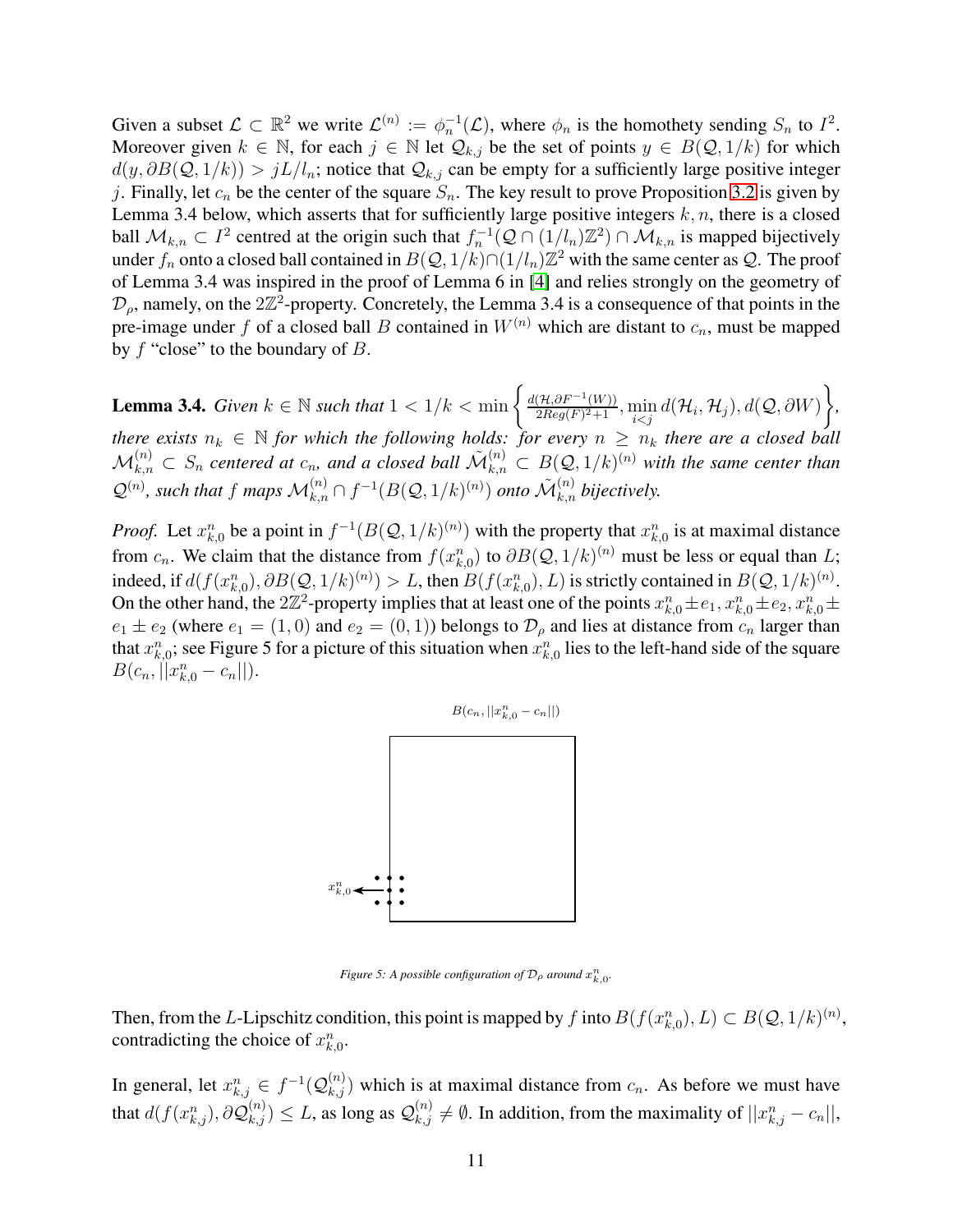the set  $\overline{B}(c_n,||x_{k,j}^n-c_n||) \cap f^{-1}(B(\mathcal{Q},1/k)^{(n)})$  is sent bijectively by  $f$  onto  $\overline{\mathcal{Q}}_{k,j}^{(n)} \cap \mathbb{Z}^2$ .

Let  $i(n) := \max\{i \in \mathbb{N} : \mathcal{Q}_{k,i} \neq \emptyset\}$ , i.e,  $i(n)$  satisfies that the side-length of  $\mathcal{Q}_{k,i}^{(n)}$  $\binom{n}{k,i(n)}$  is less or equal than 2L. We shall prove that  $x_{k,i(n)}^n$  belongs to  $S_n$  for a sufficiently large  $n \in \mathbb{N}$ . In fact, if  $x_{k,i(n)}^n \notin S_n$  and since  $\overline{B}(c_n,||x_{k,i(n)}^n - c_n||) \cap f^{-1}(B(\mathcal{Q}, 1/k)^{(n)})$  is mapped bijectively onto  $\mathcal{Q}$  $\mathcal{L}_{k,i(n)}^{(n)} \cap \mathbb{Z}^2$  under f, then by part i) of Lemma [3.3](#page-9-0) there exists a large-enough positive integer  $n_k \geq n_0$  (where  $n_0$  is the integer obtained in Lemma [3.3](#page-9-0) for  $\varepsilon = 1/k$ ) such that for every  $n \geq n_k$ , the set  $f(\mathcal{H}^{(n)} \cap \mathcal{D}_{\rho})$  is contained in  $\overline{\mathcal{Q}}_{k,i(n)}^{(n)} \cap \mathbb{Z}^2$  and so that  $|\mathcal{H}^{(n)} \cap \mathcal{D}_{\rho}| > (2L+1)^2$ . Then the sidelength of  $\mathcal{Q}^{(n)}_{k,i(n)}$  must be greater than  $2L$ , and thus  $\mathcal{Q}^{(n)}_{k,i(n)+1}=\{y\in\mathcal{Q}^{(n)}_{k,i(n)}:\ d(y,\partial\mathcal{Q}^{(n)}_{k,i(n)}\)$  $\binom{n}{k,i(n)} > L$ is non-empty, contradicting the definition of  $i(n)$ . Therefore  $x_{k,i(n)}^n \in S_n$  for every  $n \ge n_k$ , as we claimed.

Thus, we can define  $j(n) := \min\{j \in \mathbb{N} : x_{j,k}^n \in S_n\}$  and  $x_{k,j(n)}^n \in f^{-1}(\mathcal{Q}_{k,j}^{(n)})$  $\binom{n}{k,j(n)}$  as in the preceding construction. Observe that  $x_{k,j(n)}^n$  necessarily belongs to  $B(\mathcal{H}^{(n)},(2Reg(F)^2+1)l_n/k),$ which is contained in  $S_n$ , as a consequence of the choice of k, the part ii) of Lemma [3.3](#page-9-0) and the lower bi-Lipschitz constant in the decomposition of  $F^{-1}(W)$ . Therefore, the conclusions of Lemma [3.4](#page-10-0) hold for  $\mathcal{M}_{k,n}^{(n)}=\overline{B}(c_n,||x_{k,j(n)}^n-c_n||)$  and  $\tilde{\mathcal{M}}_{k,n}^{(n)}=\overline{\mathcal{Q}}_{k,j}^{(n)}$  $\binom{n}{k,j(n)}$  (see Figure 6).  $\Box$ 



*Figure 6: Mapping*  $\overline{B}(c_n,||x^n_{k,j(n)}-c_n||) \cap f^{-1}(B(\mathcal{Q},1/k)^{(n)})$  onto  $\overline{\mathcal{Q}}^{(n)}_{k,j(n)}$ .

Henceforth, let  $x_{k,j} := \phi_n(x_{k,j}^n)$  where the  $x_{k,j}^n$ 's are the points obtained in the proof of Lemma [3.4.](#page-10-0) Notice that for every  $k \in \tilde{N}$  satisfying the hypothesis of Lemma [3.4,](#page-10-0) the point  $x_{k,j(n_k)}$  belongs to  $B(\mathcal{H}, (2Reg(F)^2 + 1)/k)$  (where  $n_k$  and  $j(n_k)$  are the positive integers given in the proof of Lemma [3.4\)](#page-10-0), and hence the sequence  $(x_{k,j(n_k)})_{k\geq 1}$  converges (under a subsequence) to an element  $x_{lim} \in \mathcal{H}.$ 

Let  $r_{k,j}$  be the radius of the ball  $\mathcal{Q}_{k,j} = \phi_n(\mathcal{Q}_{k,j}^{(n)})$ ; since  $\overline{\mathcal{Q}}_{k,j(n)}$  is contained in  $B(\mathcal{Q}, 1/k)$  for every  $n \geq n_k$ , we have that the sequence of radii  $(r_{k,j(n_k)})_{k \in \mathbb{N}}$  converges (under a subsequence) to a radius r which is less or equal than the radius of Q. If we denote by M the closed ball of radius r having the same center than Q, then it is direct that  $M \subset Q$ . Our goal is to prove, firstly that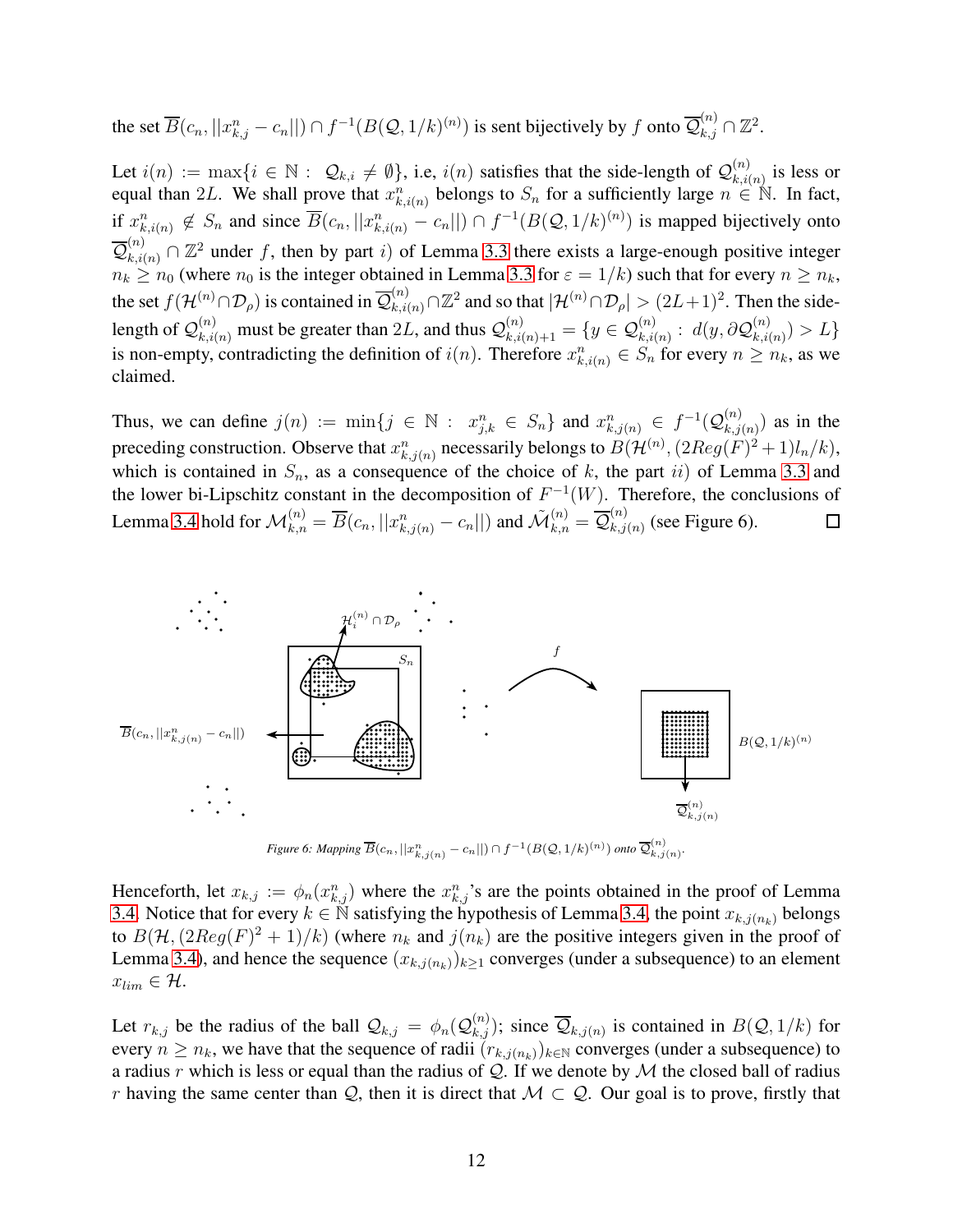$\mathcal{M} = \mathcal{Q}$  and, secondly that Proposition [3.2](#page-8-2) holds for the closed ball  $\mathcal{Q}$ .

In the next lemma we claim that H must be contained in  $B(0, ||x_{lim}||)$  and, as a consequence, the sequence of closed balls  $\overline{Q}_{k,j(n_k)}$  "converges" to  $Q$  (see Figure 7).

## <span id="page-12-0"></span>**Lemma 3.5.** *The set*  $H$  *is contained in*  $\overline{B}(0, ||x_{lim}||)$ *. In particular,*  $M = Q$ *.*

*Proof.* Suppose there is a point  $u \in int(\mathcal{H}_i) \setminus \overline{B}(0, ||x_{lim}||)$  for some  $1 \le i \le N$ . Thereupon there must exist a positive number  $\alpha$  such that  $\overline{B}(u, \alpha)$  is contained  $int(\mathcal{H}_i) \setminus \overline{B}(0, ||x_{lim}||)$ . Thus, from the proof of Lemma [3.4](#page-10-0) and by the definition of  $j(n_k)$ , there is a sufficiently large  $k_0 \in \mathbb{N}$  such that  $f_{n_k}(B(u,\alpha)\cap\mathcal{R}_{n_k})$  is contained in  $\mathcal{Q}_{k,j(n_k)-1}\setminus\mathcal{Q}_{k,j(n_k)}$  for every  $k\geq k_0$  (we point out that this last step is not necessarily true, for instance, for  $x_{k,i(n_k)}$ , with  $i(n_k)$  being as in the proof of Lemma [3.4\)](#page-10-0), and hence, by passing to the limit, we obtain that  $F(B(u, \alpha)) \subset \partial M$ , i.e, F maps a set with positive Lebesgue measure into a set with zero-Lebesgue measure, which is impossible since  $F|_{\mathcal{H}_i}$  is a bi-Lipschitz homeomorphism. Thus,  $int(\mathcal{H}) \subset B(0, ||x_{lim}||)$  and since each connected component of H is homeomorphic to a closed ball, we conclude that  $\mathcal{H} \subset B(0, ||x_{lim}||)$ .

On the other hand, to show that  $\mathcal{M} = \mathcal{Q}$  it suffices to prove that  $\mathcal{Q} \subset \mathcal{M}$ . Let  $v \in \mathcal{Q}$  and  $u \in \mathcal{H}$  such that  $F(u) = v$ . By lemma [3.4](#page-10-0) and since  $\mathcal{H} \subset \overline{B}(0, ||x_{lim}||)$ , there exists a sequence  $(u_{j(n_k)})_{k\geq 1}$  converging to u so that  $u_{j(n_k)} \in f_{n_k}^{-1}(\overline{Q}_{k,j(n_k)} \cap (1/l_{n_k})\mathbb{Z}^2)$  for every  $k \in \mathbb{N}$ . From the uniform convergence it follows that  $f_{n_k}(u_{j(n_k)}) \longrightarrow F(u)$ , and hence  $v = F(u) \in M$ , as we claimed.



*Figure 7: The set*  $\overline{B}(0, ||x_{lim}||)$  *contains*  $\mathcal{H}$ *.* 

#### 3.2 Proof of Proposition 3.2

In order to prove Proposition [3.2](#page-8-2) we need to estimate the cardinality of the set of points in  $B \cap$  $(1/l_n)\mathbb{Z}^2$  which have no pre-image under  $f_n : \mathcal{R}_n \to (1/l_n)\mathbb{Z}^2$ . To treat these points, we require the following result which corresponds to a slightly different version of Lemma 3.1 in [\[7\]](#page-15-12) and whose proof is analogous.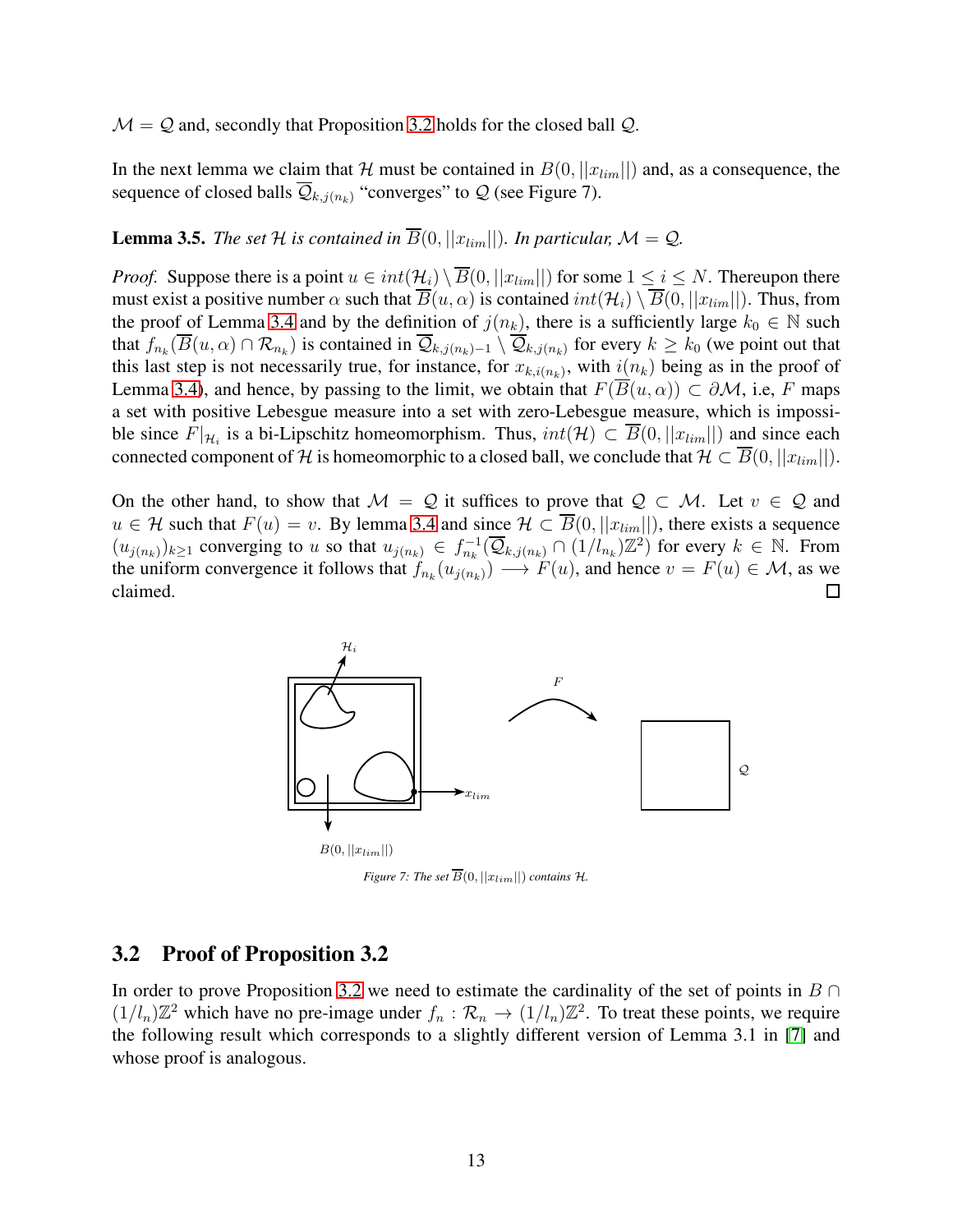<span id="page-13-3"></span>**Lemma 3.6.** Let  $U \subset \mathbb{R}^d$  be a closed set which is the image of  $I^d$  under a bi-Lipschitz map and *let*  $g: U \to \mathbb{R}^d$  *be a homeomorphism and*  $h: U \to \mathbb{R}^d$  *be continuous. Then*  $h(U) \Delta g(U) \subset$  $\overline{B}(\partial g(U), ||g - h||_{\infty})$ , where  $\Delta$  denotes the symmetric difference.

Before showing Proposition [3.2,](#page-8-2) we introduce some terminology. For every  $n \in \mathbb{N}$  consider the normalized counting measures  $\mu_n$  and  $\nu_n$  defined by

$$
\mu_n(A) := \frac{|A \cap \mathcal{R}_n|}{l_n^2}, \qquad \nu_n(C) := \frac{|C \cap \frac{1}{l_n} \mathbb{Z}^2|}{l_n^2}
$$

Notice that  $(\nu_n|_{F(I^2)})_{n\in\mathbb{N}}$  converges weakly to the Lebesgue measure in  $F(I^2)$ . Moreover, it can be shown that  $\mu_n$  converges weakly to the measure  $\rho \lambda$  in  $I^2$ , facts whose proof follows the very same lines than Claims 5.3.1 and 5.3.2 in [\[8\]](#page-15-10).

<span id="page-13-0"></span>**Lemma 3.7.** *The sequences of measures*  $(\mu_n)_{n \in \mathbb{N}}$  *and*  $(\nu_n)_{n \in \mathbb{N}}$  *converge weakly to*  $\rho \lambda$  *and*  $\lambda$ *, re*spectively. In particular,  $(\hat{f}_n)_\#(\mu_n)$  converges weakly to  $F_\#(\rho\lambda)$ .

Now we are in the position to prove Proposition [3.2.](#page-8-2) This is made of by showing that the loss of mass in Q only happens close to its boundary.

*Proof of Proposition* [3.2.](#page-8-2) To verify that  $F_{\#}(\rho \lambda)|_{\mathcal{Q}} = \lambda|_{\mathcal{Q}}$ , by Lemma [3.7](#page-13-0) it is sufficient to show that the sequence  $(\hat{f}_{n_k}|_{F^{-1}(\mathcal{Q})})_{\#}\mu_{n_k}$  converges weakly to  $\lambda|_{\mathcal{Q}}$ . We proceed in a similar way as in proof of Lemma 3.4 in [\[7\]](#page-15-12), but with some variations along our demonstration. By definition of weak convergence of measures it is sufficient to prove that for a given function  $\varphi \in C_0(I^2, \mathbb{R})$ , the expression

<span id="page-13-1"></span>
$$
\left| \int_{\mathcal{Q}} \varphi d\nu_{n_k} - \int_{\hat{f}_{n_k}(F^{-1}(\mathcal{Q}))} \varphi d(\hat{f}_{n_k}|_{F^{-1}(\mathcal{Q})}) \# \mu_{n_k} \right| \tag{3.3}
$$

tends to 0 when k goes to  $+\infty$ . Observe that by the triangle inequality, the expression [\(3.3\)](#page-13-1) can be bounded from above by

<span id="page-13-2"></span>
$$
\underbrace{\left| \int_{\mathcal{Q}} \varphi d\nu_{n_{k}} - \int_{\hat{f}_{n_{k}}(F^{-1}(\mathcal{Q}))} \varphi d\nu_{n_{k}} \right|}_{=T_{1,n_{k}}} + \underbrace{\left| \int_{\hat{f}_{n_{k}}(F^{-1}(\mathcal{Q}))} \varphi d\nu_{n_{k}} - \int_{\hat{f}_{n_{k}}(F^{-1}(\mathcal{Q}))} \varphi d(\hat{f}_{n_{k}}|_{F^{-1}(\mathcal{Q}))} \right|}_{=T_{2,n_{k}}} + \underbrace{\left| \int_{\hat{f}_{n_{k}}(F^{-1}(\mathcal{Q}))} \varphi d(\hat{f}_{n_{k}}|_{F^{-1}(\mathcal{Q}))} \right|}_{=T_{2,n_{k}}} + \underbrace{\left| \int_{\hat{f}_{n_{k}}(F^{-1}(\mathcal{Q}))} \varphi d(\hat{f}_{n_{k}}|_{F^{-1}(\mathcal{Q}))} \right|}_{=T_{2,n_{k}}} + \underbrace{\left| \int_{\hat{f}_{n_{k}}(F^{-1}(\mathcal{Q}))} \varphi d(\hat{f}_{n_{k}}|_{F^{-1}(\mathcal{Q}))} \right|}_{=T_{2,n_{k}}} + \underbrace{\left| \int_{\hat{f}_{n_{k}}(F^{-1}(\mathcal{Q}))} \varphi d\nu_{n_{k}} \right|}_{=T_{2,n_{k}}} + \underbrace{\left| \int_{\hat{f}_{n_{k}}(F^{-1}(\mathcal{Q}))} \varphi d\nu_{n_{k}} \right|}_{=T_{2,n_{k}}} + \underbrace{\left| \int_{\hat{f}_{n_{k}}(F^{-1}(\mathcal{Q}))} \varphi d\nu_{n_{k}} \right|}_{=T_{2,n_{k}}} + \underbrace{\left| \int_{\hat{f}_{n_{k}}(F^{-1}(\mathcal{Q}))} \varphi d\nu_{n_{k}} \right|}_{=T_{2,n_{k}}} + \underbrace{\left| \int_{\hat{f}_{n_{k}}(F^{-1}(\mathcal{Q}))} \varphi d\nu_{n_{k}} \right|}_{=T_{2,n_{k}}} + \underbrace{\left| \int_{\hat{f}_{n_{k}}(F^{-1}(\mathcal{Q}))} \varphi d\nu_{n_{k}} \right|}_{=T_{2,n_{k}}} + \underbrace{\left| \int_{\hat{f}_{n_{k}}(F^{-1}(\mathcal{Q}))} \varphi d\nu_{n_{k}} \right|}_{=T_{2
$$

we denote by  $T_{1,n_k}$  and  $T_{2,n_k}$  the first and the second term in [\(3.4\)](#page-13-2), respectively.

Notice that  $T_{1,n_k}$  is at most  $||\varphi||_{\infty} \nu_{n_k}(\mathcal{Q}\Delta \hat{f}_{n_k}(F^{-1}(\mathcal{Q})))$ . This last expression can be shown to be convergent to 0. Indeed, we have that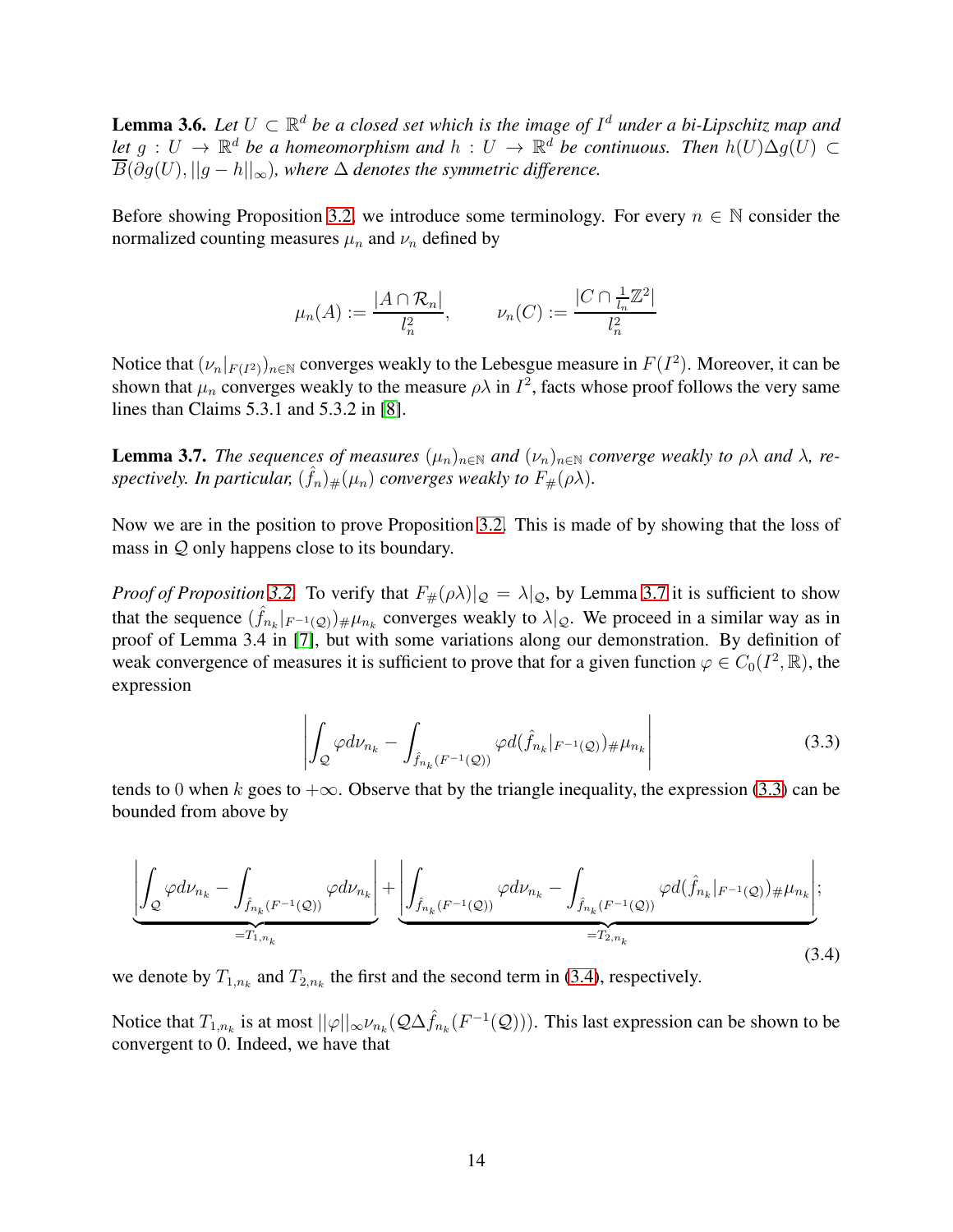$$
\mathcal{Q}\Delta\hat{f}_{n_k}(F^{-1}(\mathcal{Q})) \subset \bigcup_{i=1}^N F(\mathcal{H}_i)\Delta\hat{f}_{n_k}(\mathcal{H}_i)
$$
  

$$
\subset \bigcup_{i=1}^N \overline{B}(\partial F(\mathcal{H}_i),||F-\hat{f}_{n_k}||_{\infty}),
$$

where in the second step we use Lemma [3.6](#page-13-3) for  $U = H_i$ . Thus, by using the weakly convergence of  $\nu_{n_k}$  to  $\lambda$ , it follows that

$$
\nu_{n_k}(\mathcal{Q}\Delta\hat{f}_{n_k}(F^{-1}(\mathcal{Q}))) \leq \nu_{n_k}(\overline{B}(\partial\mathcal{Q},||F-\hat{f}_{n_k}||_{\infty})) \longrightarrow 0.
$$

Therefore, the first term in [\(3.4\)](#page-13-2) converges to 0.

To prove that  $T_{2,n_k}$  tends to 0 we firstly note that this expression can be bounded from above by

$$
\frac{||\varphi||_{\infty}}{l_{n_k}^2}|A_{n_k}|,\tag{3.5}
$$

where  $A_n := \hat{f}_n(\mathcal{H}) \cap \frac{1}{l_n}$  $\frac{1}{l_n}\mathbb{Z}^2\setminus f_n(\mathcal{H}\cap\mathcal{R}_n)$ . Observe that  $\hat{f}_{n_k}(\mathcal{H})$  is contained in  $B(\mathcal{Q},||F-\hat{f}_{n_k}||_{\infty})$ and thus

<span id="page-14-0"></span>
$$
A_{n_k} \subset \left( B(\mathcal{Q},||F-\hat{f}_{n_k}||_{\infty}) \cap \frac{1}{l_{n_k}} \mathbb{Z}^2 \right) \setminus f_{n_k}(\mathcal{H} \cap \mathcal{R}_{n_k} \cap B(0,||x_{k,j(n_k)}||)). \tag{3.6}
$$

From Lemmas [3.4](#page-10-0) and [3.5](#page-12-0) there is a large-enough positive integer  $k_0$  such that for every  $k \geq k_0$ the set  $\mathcal{H} \cap \mathcal{R}_{n_k} \cap \overline{B}(0,||x_{k,j(n_k)}||)$  is non-empty and is mapped by  $f_{n_k}$  into  $\overline{\mathcal{Q}}_{k,j(n_k)} \cap (1/l_{n_k})\mathbb{Z}^2$ . In addition, we have that

<span id="page-14-1"></span>
$$
f_{n_k}(\mathcal{H} \cap \mathcal{R}_{n_k} \cap \overline{B}(0,||x_{k,j(n_k)}||)) = (\overline{\mathcal{Q}}_{k,j(n_k)} \cap 1/l_{n_k} \mathbb{Z}^2) \setminus f_{n_k}(f_{n_k}^{-1}(B(\mathcal{Q}, 1/k)) \cap \mathcal{R}_{n_k} \setminus \mathcal{H});
$$
(3.7)

(remind that from Lemma [3.3](#page-9-0) the set  $f_{n_k}^{-1}(B(Q, 1/k))$  is contained in  $B(\mathcal{H}, (2Reg(F)^2 + 1)/k)$ ). On the other hand, Lemma [3.3](#page-9-0) and the L-Lipschitz condition imply that  $f_{n_k}(f_{n_k}^{-1}(B(Q, 1/k)) \cap$  $\mathcal{R}_{n_k} \setminus \mathcal{H}$ ) is a subset of  $B(\partial \mathcal{Q}, ||F - \hat{f}_{n_k}||_{\infty} + L(2Reg(F)^2 + 1)/k)$ . Hence from [\(3.6\)](#page-14-0) and [\(3.7\)](#page-14-1) we obtain that

$$
A_{n_k} \subset B(\partial \mathcal{Q}, \delta_{n_k}) \cap \frac{1}{l_{n_k}}\mathbb{Z}^2,
$$

where  $\delta_{n_k} := \max\{|r - r_{k,j(n_k)}|, ||F - \hat{f}_{n_k}||_{\infty} + L(2Reg(F)^2 + 1)/k\}$ , and r and  $r_{k,j(n_k)}$  are the radii of Q and  $\mathcal{Q}_{k,j(n_k)}$ , respectively. Thus, we can bound from above the expression (3.5) as

<span id="page-14-2"></span>
$$
||\varphi||_{\infty} \frac{|A_{n_k}|}{l_{n_k}^2} \le ||\varphi||_{\infty} \lambda \left(B\left(\partial \mathcal{Q}, \delta_{n_k} + \frac{1}{l_{n_k}}\right)\right). \tag{3.8}
$$

Notice that the right-hand side of [\(3.8\)](#page-14-2) (and therefore the second term in [\(3.4\)](#page-13-2)) tends to 0, as desired. □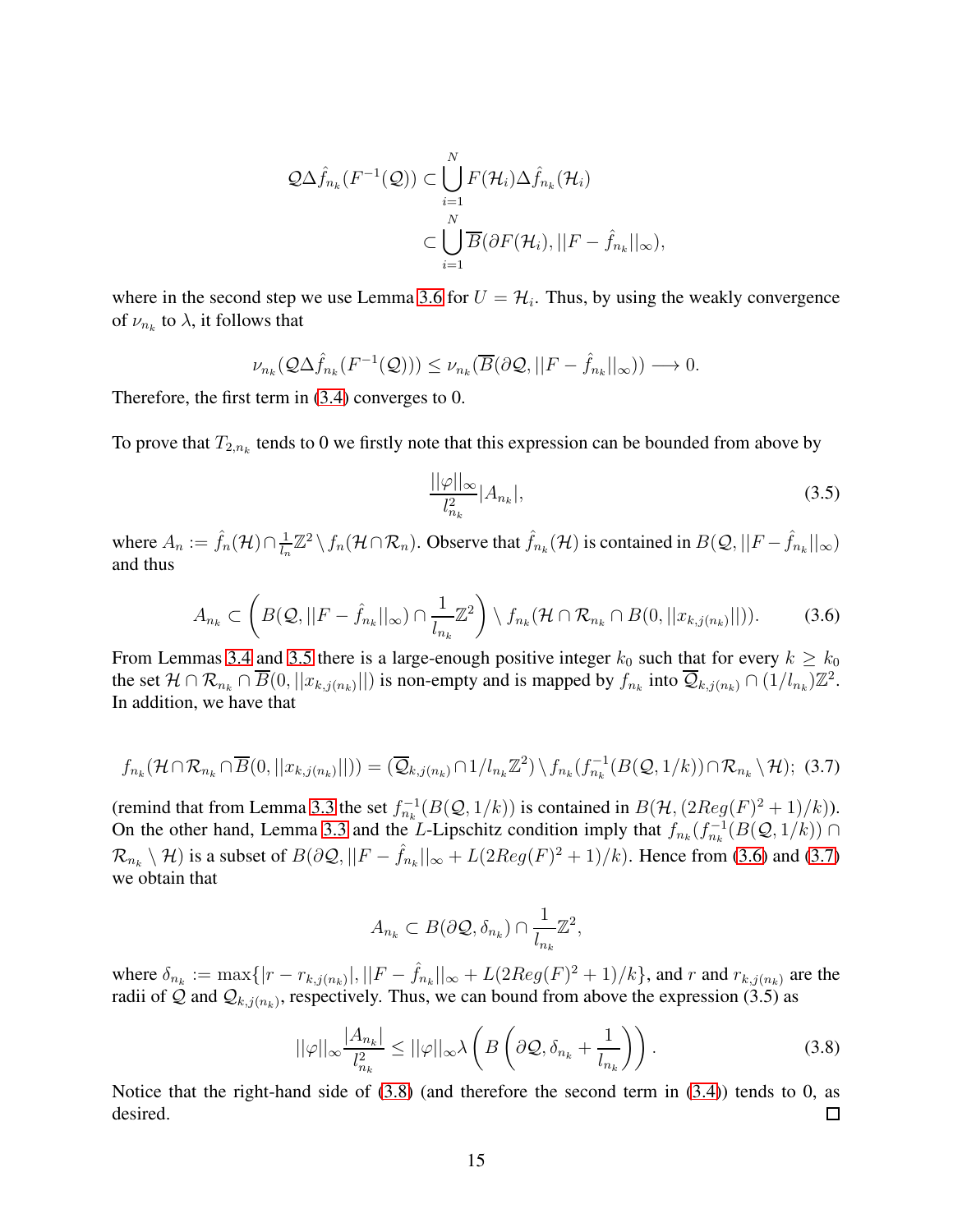Acknowledgments. This work was funded by the ANID/FONDECYT Postdoctoral Grant 3210109. I would like to thank Andrés Navas for the enlightening discussions, and Mircea Petrache for his comments.

## <span id="page-15-3"></span>References

- <span id="page-15-5"></span>[1] M. BAAKE AND U. GRIMM. *Aperiodic Order, vol. 1.*first ed., Encyclopedia of Math. and its Appl., Vol. 149 , Cambridge Univ. Press (2013).
- <span id="page-15-4"></span>[2] D. BURAGO & B. KLEINER. Separated nets in Euclidean space and Jacobians of bi-Lipschitz maps. *Geom. Funct. Anal.* 8, no. 2 (1998), 273-282.
- <span id="page-15-7"></span>[3] BURAGO, D.; KLEINER, B. Rectifying separated nets. *Geom. Funct. Anal.* 12 (2002), no. 1, 80-92.
- <span id="page-15-8"></span>[4] M. I. CORTEZ & A. NAVAS. Some examples of repetitive, non-rectifiable Delone sets. *Geom. and Topology* 20, no. 4 (2016), 1909-1939.
- <span id="page-15-13"></span>[5] B. DACOROGNA & J. MOSER On a partial differential equation involving the Jacobian determinant. *Ann. Ins. H. Poincare Anal. Non Lin ´ eare. ´* 7 (1990), 1-26.
- [6] G. DAVID & S. SEMMES. *Fractured Fractals and Broken Dreams: Self-similar Geometry Through Metric and Measure.* Oxford Lecture Series in Math. and its Appl. Clarendon Press (1977).
- <span id="page-15-12"></span><span id="page-15-10"></span>[7] M. DYMOND & V. KALUŽA. Highly irregular separated nets.  $ArXiv: 1903.05923v2$  [math. MG] (2019).
- [8] M. DYMOND, V. KALUŽA & E. KOPECKÁ. Mapping n grid points onto a square forces an arbitrarily large Lipschitz constant. *Geom. Funct. Anal.* 28, no. 3 (2018), 589-644.
- <span id="page-15-2"></span>[9] U. FEIGE. Approximating the bandwidth via volume respecting embeddings. *J. of Comp. and System Sciences* 60, no. 3 (2000), 510-539.
- <span id="page-15-11"></span>[10] H. FEDERER. *Geometric Measure Theory.* Class. in Math. Springer-Verlag (1969).
- <span id="page-15-1"></span>[11] G. FOLLAND. *Real Analysis: Modern techniques and their applications.* Pure and Appl. Math., Willey, second ed. (1999).
- [12] M. GROMOV *Asymptotic invariants of infinite groups. In "Geometric Group Theory".*, Vol. 2 (Sussex, 1991), 1-295, London Math. Soc. Lecture Note Ser. 182, Cambridge Univ. Press, Cambridge (1993).
- <span id="page-15-0"></span>[13] J. MATOUŠEK & A. NAOR (EDS). Open Problems on Low-Distortion Embeddings of Finite metric Spaces (2011) (last revision). Avalaible at *kam.mff.cuni.cz/*∼*matousek/metrop.ps.*
- <span id="page-15-6"></span>[14] C. T. MCMULLEN. Lipschitz maps and nets in Euclidean space. *Geom. Funct. Anal.* 8, no. 2 (1998), 304-314.
- <span id="page-15-9"></span>[15] J. MOSER. On the volumen elements on a manifold. *Trans. Amer. Math. Soc* 120 (1965), 286- 294.